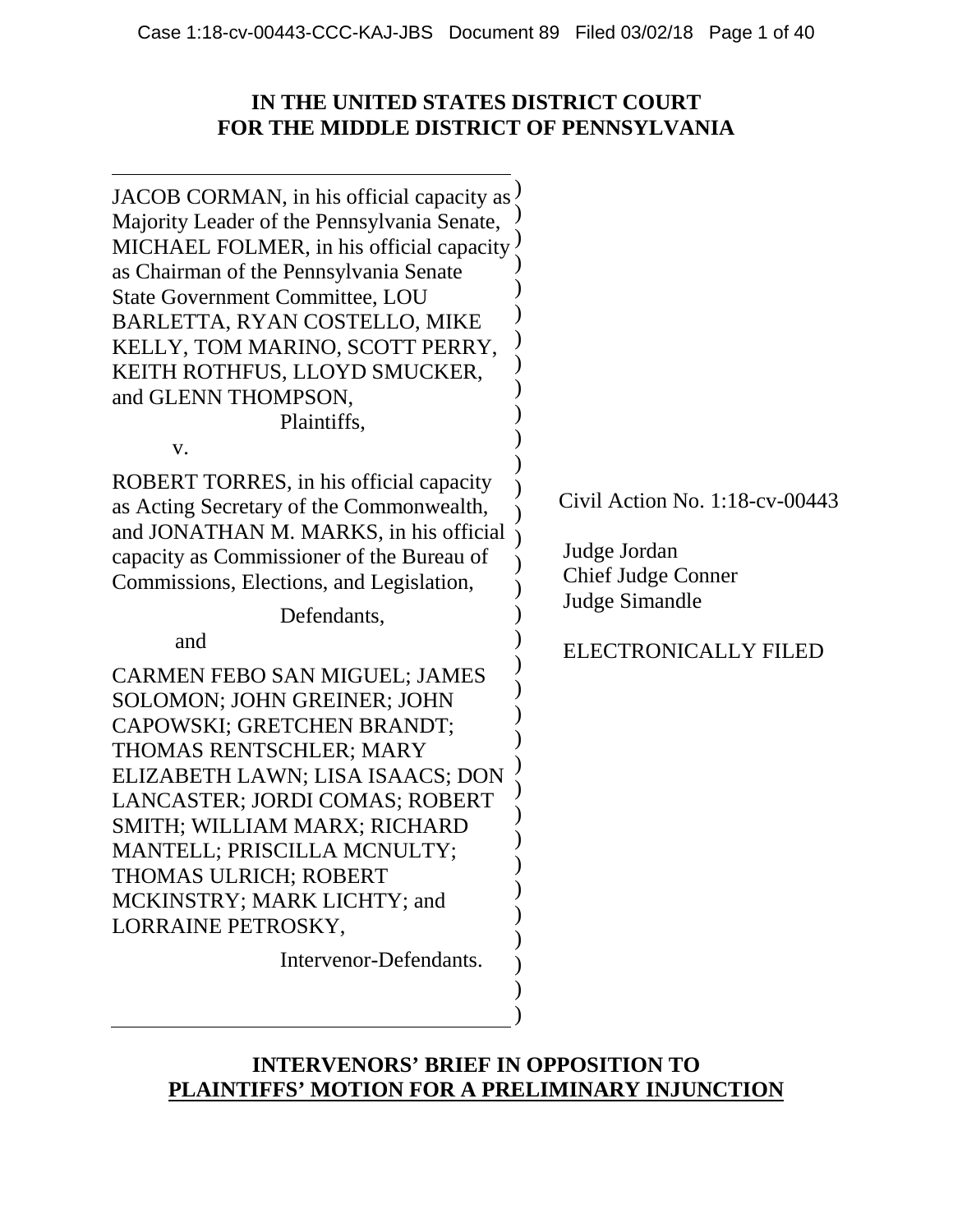# **TABLE OF CONTENTS**

# **Page**

| COUNTER-STATEMENT OF FACTS AND PROCEDURAL HISTORY3 |                 |    |                                                                                                                    |  |
|----------------------------------------------------|-----------------|----|--------------------------------------------------------------------------------------------------------------------|--|
|                                                    | A.              |    | Pennsylvania's 2011 Congressional Districting Map 3                                                                |  |
|                                                    | <b>B.</b>       |    | The Ongoing Pennsylvania State Court Proceeding4                                                                   |  |
|                                                    | $\mathcal{C}$ . |    | This Federal Collateral Attack on the State Court's Remedy10                                                       |  |
|                                                    |                 |    |                                                                                                                    |  |
|                                                    |                 |    |                                                                                                                    |  |
| $\mathbf{I}$ .                                     |                 |    |                                                                                                                    |  |
|                                                    | A.              |    | Jurisdictional and Procedural Bars to this Suit Are Dispositive11                                                  |  |
|                                                    | <b>B.</b>       |    | Plaintiffs' Elections Clause Claims Are Meritless14                                                                |  |
|                                                    |                 | 1. | Plaintiffs' Claim That the Pennsylvania Supreme Court<br>Lacked Power to Strike Down the 2011 Map Has No Merit14   |  |
|                                                    |                 | 2. | Plaintiffs' Claim That the General Assembly Was Denied<br>an Adequate Opportunity to Pass a New Map Has No Merit20 |  |
| II.                                                |                 |    |                                                                                                                    |  |
| Ш.                                                 |                 |    | The Balance of Equities and the Public Interest Weigh Overwhelmingly                                               |  |
|                                                    |                 |    |                                                                                                                    |  |
|                                                    |                 |    | CERTIFICATE OF COMPLIANCE WITH WORD LIMIT33                                                                        |  |
|                                                    |                 |    |                                                                                                                    |  |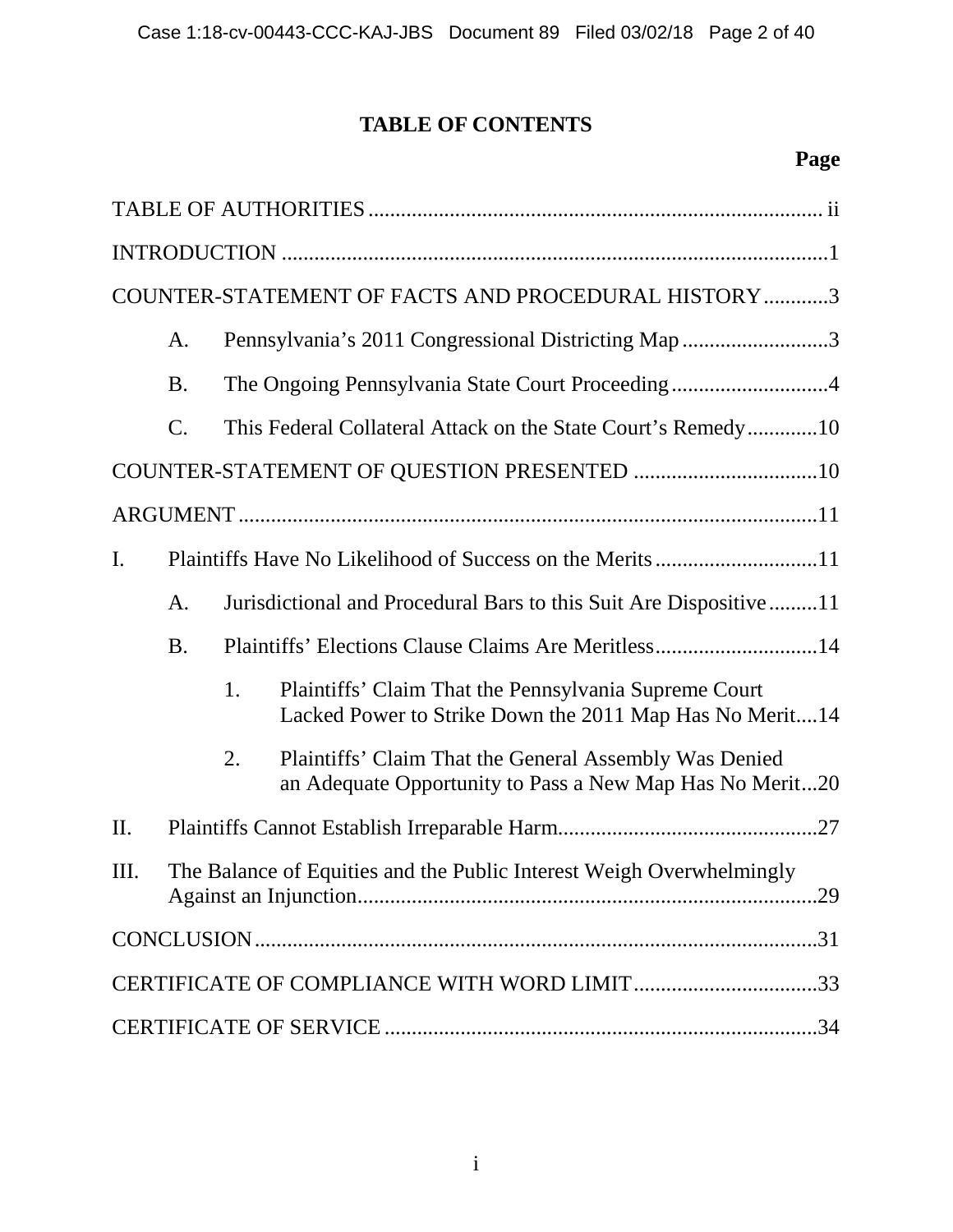## **TABLE OF AUTHORITIES**

**CASES**

**Page(s)** 

| Acierno v. New Castle County,                                                                                                                                 |
|---------------------------------------------------------------------------------------------------------------------------------------------------------------|
| Arizona State Legislature v. Arizona Independent Redistricting Comm'n,                                                                                        |
| Branch v. Smith,                                                                                                                                              |
| Cacchillo v. Insmed, Inc.,                                                                                                                                    |
| Carroll v. Becker,                                                                                                                                            |
| City of Phila. v. Klutznick,                                                                                                                                  |
| Colorado River Water Conservation Dist. v. United States,                                                                                                     |
| Cotlow v. Growe,<br>C8-91-985 (Minn. Special Redistricting Panel Apr. 15, 1992), available<br>at https://www.senate.mn/departments/scr/REDIST/COTLO415.HTM 16 |
| Doe v. Nat'l Bd. of Med. Examiners,                                                                                                                           |
| Egolf v. Duran<br>(N.M. Dist. Ct. Dec. 29, 2011),<br>http://www.nmlegis.gov/lcs/redcensus/docs/Court%20Decision%2                                             |
| Emerick v. Harris,                                                                                                                                            |
| Favors v. Cuomo,                                                                                                                                              |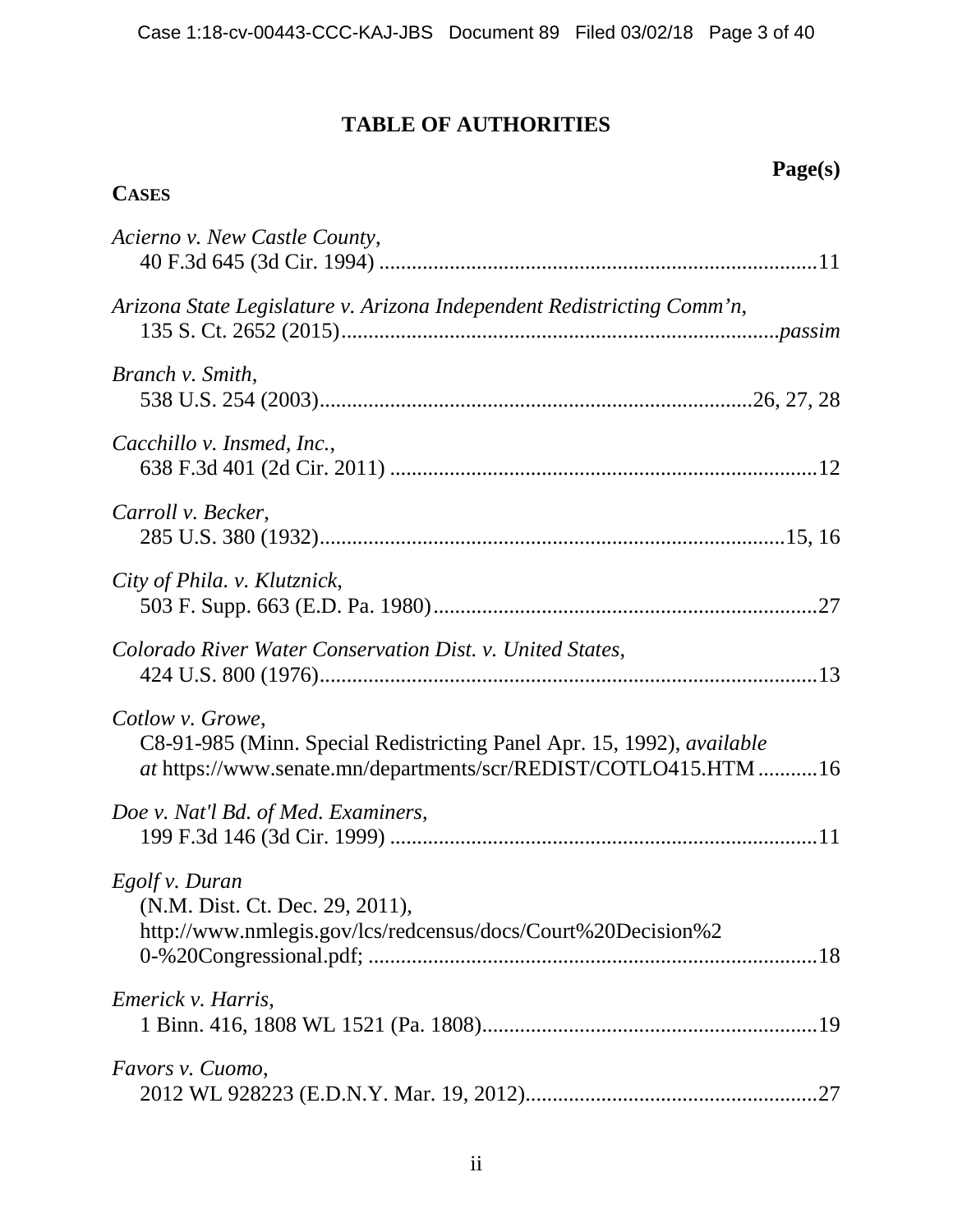| Food & Water Watch, Inc. v. Vilsack,                                                                               |
|--------------------------------------------------------------------------------------------------------------------|
| Growe v. Emison,                                                                                                   |
| Guy v. Miller<br>(Nev. Dist. Ct. Oct. 27, 2011),<br>http://redistricting.lls.edu/files/NV%20guy%2020111027%20final |
| Hall v. Moreno,                                                                                                    |
| Harris v. McCrory,                                                                                                 |
| Hays v. State,                                                                                                     |
| Hippert v. Ritchie,                                                                                                |
| Holland v. Rosen,                                                                                                  |
| Hortonville Joint Sch. Dist. No. 1 v. Hortonville Educ. Ass'n,                                                     |
| Koenig v. Flynn,                                                                                                   |
| Kos Pharm., Inc. v. Andrx Corp.,                                                                                   |
| League of Women Voters of Fla. v. Detzner,                                                                         |
| Mellow v. Mitchell,                                                                                                |
| Minnesota v. Nat'l Tea Co.,                                                                                        |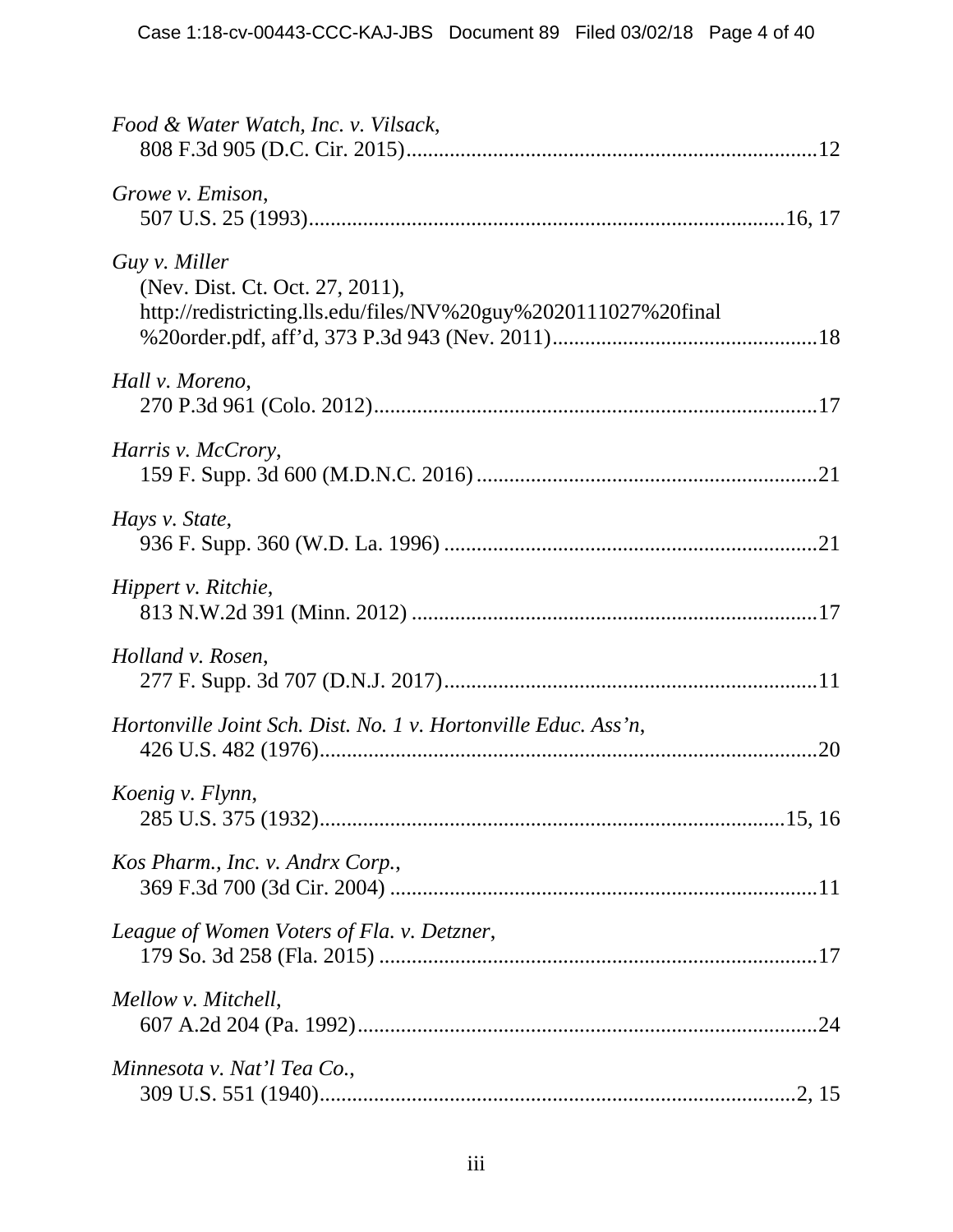| Page v. Bartels,                                                                   |
|------------------------------------------------------------------------------------|
| Pennzoil Co. v. Texaco, Inc.,                                                      |
| Port Auth. Police Benev. Ass'n, Inc. v. Port Auth. of N.Y. & N.J.<br>Police Dep't, |
| Purcell v. Gonzalez,                                                               |
| In re Reapportionment Comm'n,                                                      |
| Republican Party of Pa. v. Cortes,                                                 |
| Scarnati v. Wolf,                                                                  |
| Smiley v. Holm,                                                                    |
| Spargo v. N.Y. State Comm'n on Judicial Conduct,                                   |
| United States v. City of Philadelphia,                                             |
| Winter v. Nat. Res. Def. Council, Inc.,                                            |
| <b>STATUTES AND CONSTITUTIONAL PROVISIONS</b>                                      |
|                                                                                    |
|                                                                                    |
|                                                                                    |
|                                                                                    |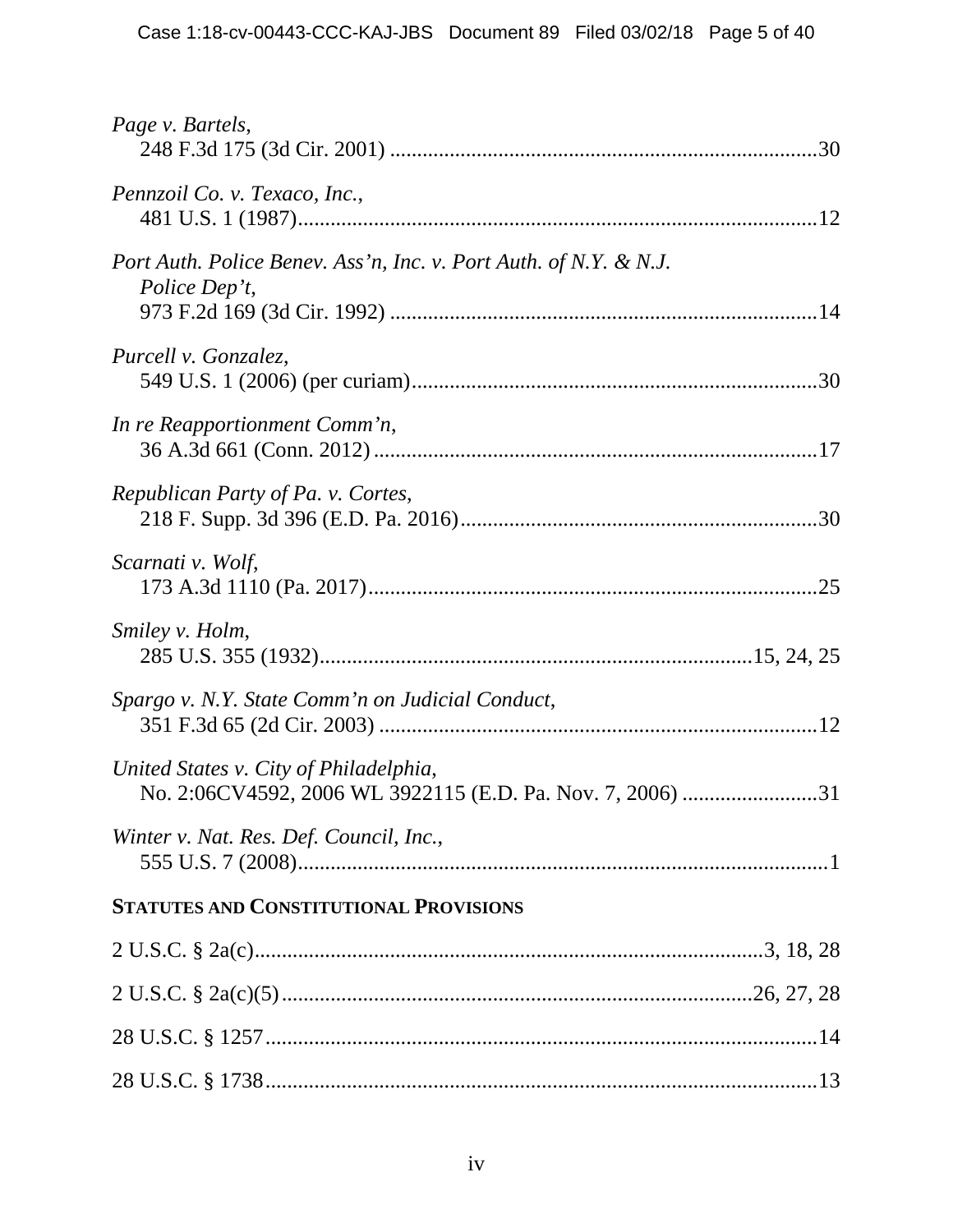| <b>OTHER AUTHORITIES</b>                                                                                                                     |  |
|----------------------------------------------------------------------------------------------------------------------------------------------|--|
| GOP leaders unveil revamped Pa. congressional map, Associated                                                                                |  |
| J. Lai & L. Navratil, <i>SCOTUS denies Pa. GOP lawmakers' attempt to</i><br>delay drawing new congressional map, Philadelphia Inquirer, Feb. |  |
|                                                                                                                                              |  |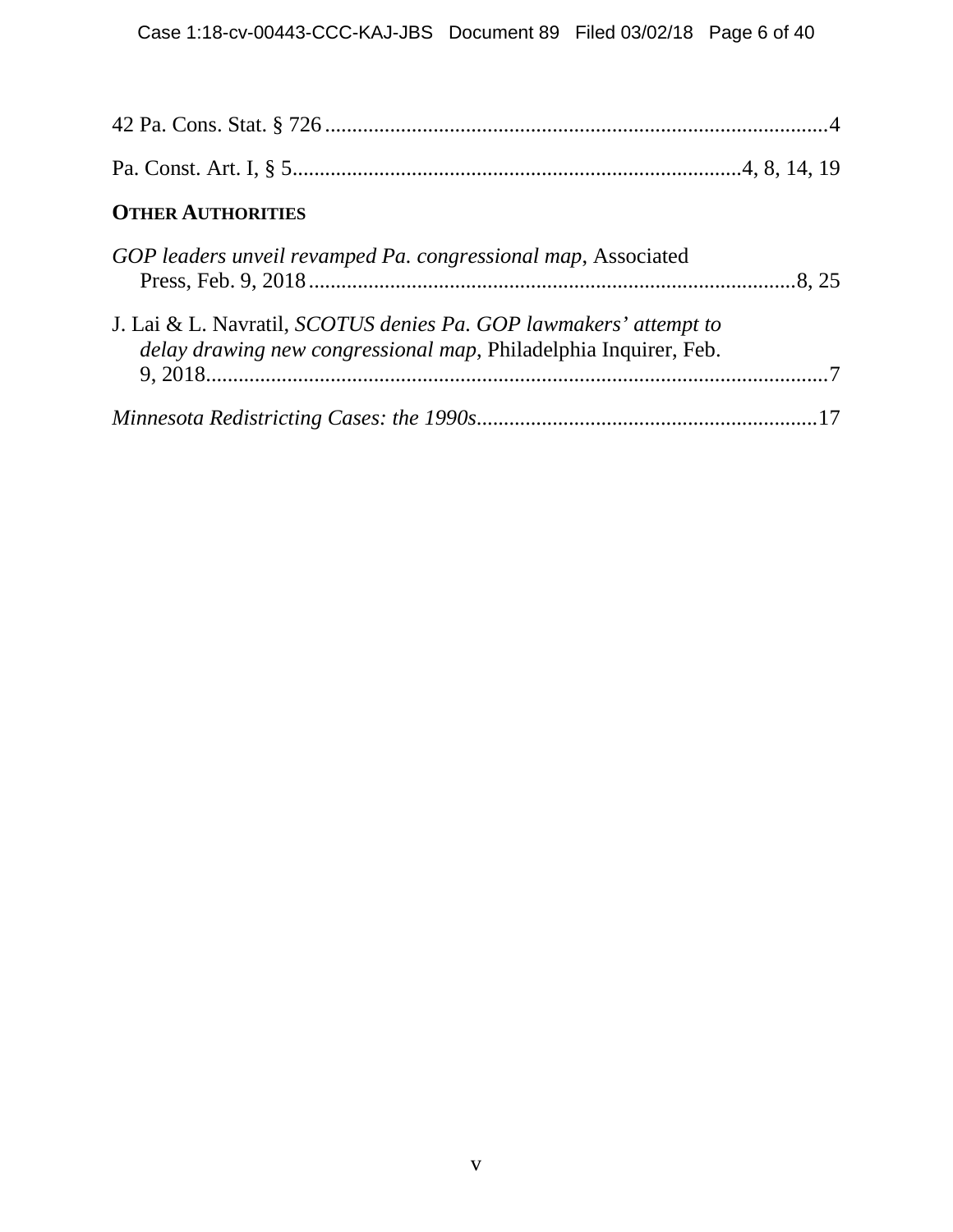#### **INTRODUCTION**

"A preliminary injunction is an extraordinary remedy never awarded as of right." *Winter v. Nat. Res. Def. Council, Inc.*, 555 U.S. 7, 24 (2008). Foundational principles of federalism prohibit this Court from enjoining a state court's decision striking down a state law on state constitution grounds. The claims in this case that the Pennsylvania Supreme Court's decision striking down Pennsylvania's 2011 congressional map violated the Elections Clause, and that the state court failed to give the state legislature sufficient time to enact a new map—were raised with the U.S. Supreme Court last month. The U.S. Supreme Court has declined to stay the state court's judgment and remedial process. The same lawyers represent both Plaintiffs here and the state-court defendants who sought U.S. Supreme Court review. Their request for a preliminary injunction is effectively a request not only to overrule the Pennsylvania Supreme Court, but the U.S. Supreme Court.

This Court should decline the invitation. Plaintiffs have no likelihood of success. As fully addressed in Intervenors' concurrently filed motion for judgment on the pleadings, Plaintiffs lack standing. Among other problems, they are not even proper parties to raise Elections Clause claims on behalf of the Pennsylvania General Assembly. And a host of other jurisdictional and procedural bars doom this lawsuit, not least of which is the prohibition on lower federal courts interfering with judgments of state courts.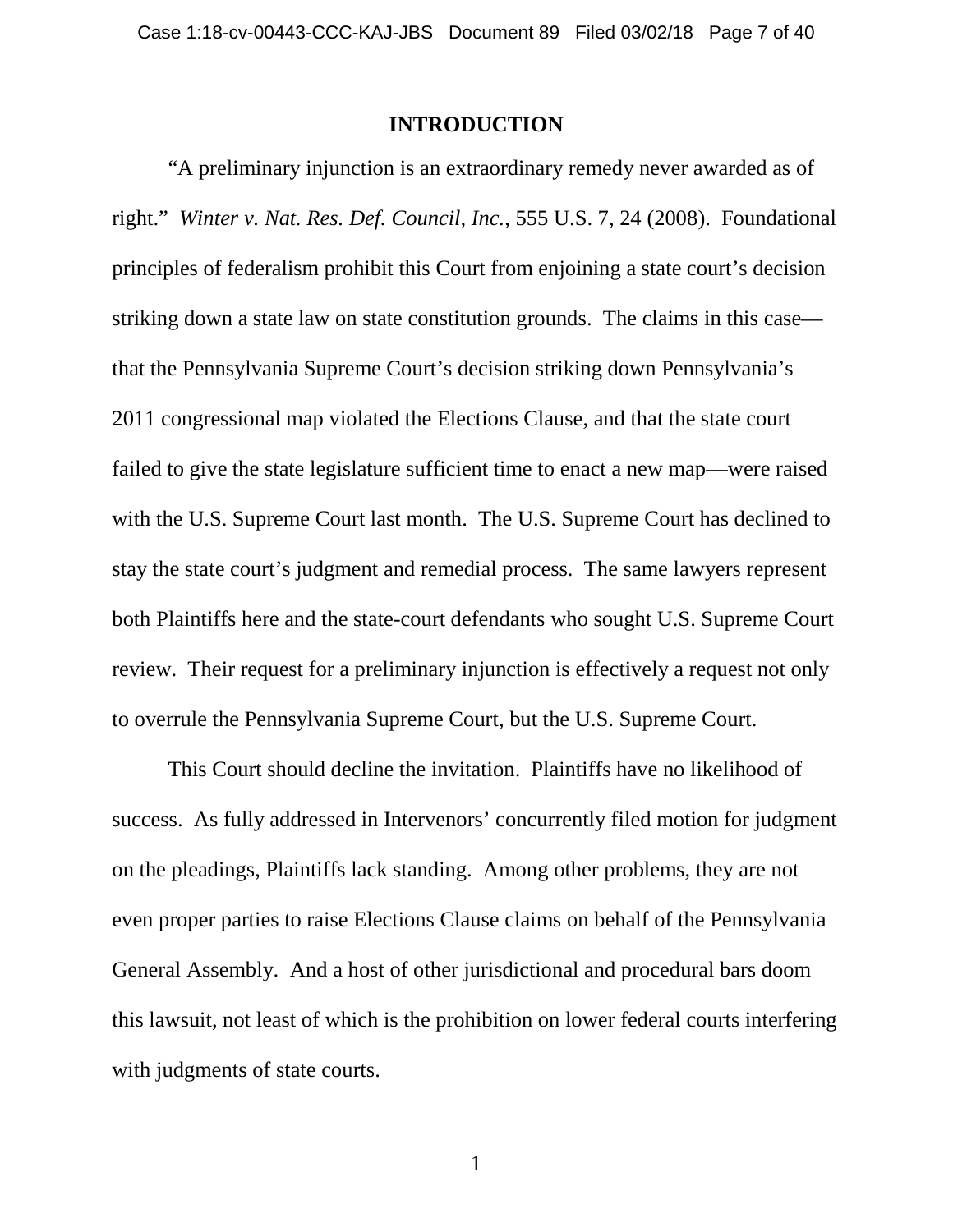As addressed fully in this brief, moreover, Plaintiffs' claims lack any substantive merit. Their first claim asserts that the Pennsylvania Supreme Court lacked power to invalidate the 2011 map based on its construction of the Pennsylvania Constitution. But "[i]t is fundamental that state courts be left free and unfettered by [federal courts] in interpreting their state constitutions," *Minnesota v. Nat'l Tea Co.*, 309 U.S. 551, 557 (1940). And the U.S. Supreme Court has held in an unbroken line of decisions dating back a century that nothing in the Elections Clause permits a state legislature to enact a congressional map that violates the state's constitution. Plaintiffs cannot obtain the extraordinary remedy of a preliminary injunction based on their disagreement with the Pennsylvania Supreme Court's construction of the Pennsylvania Constitution.

Plaintiffs' second claim—that the state court needed to give the state legislature more time to enact a new map—is equally baseless. Plaintiffs cite no authority for the notion that the federal constitution required the state court to give the state legislature any particular amount of time to enact a new map, much less more time than was afforded here. The General Assembly was and is a party to the state court action, and it never raised any objection to the state court's remedial process. Meanwhile, House Speaker Turzai and Senate President Pro Tempore Scarnati specifically told the state court that they wanted at least three weeks. They got what they asked for, and it was ample time to pass a new map.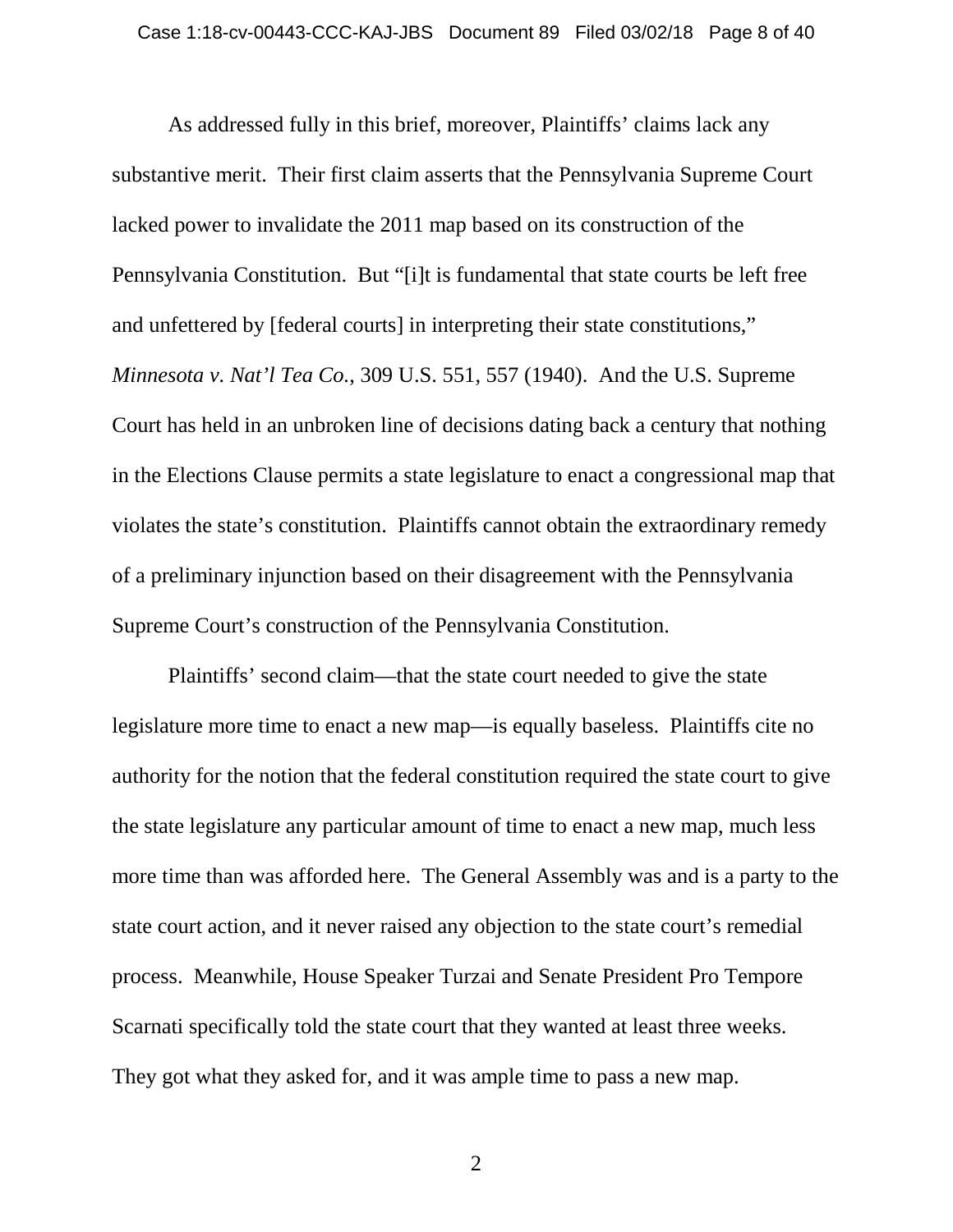Nor can Plaintiffs establish irreparable harm, especially given that granting the injunction would not result in the restoration of the old map. A federal statute, 2 U.S.C. § 2a(c), bars the use of a congressional map that violates state law. Instead, if a state lacks a map that comports with state law and there is not enough time to develop a new map before the next election, the state must conduct at-large elections. Thus, were this Court to enjoin the state court's remedial map, § 2a(c) would require Pennsylvania to conduct 18 at-large elections in 2018. Finally, the balance of the equities and public interest weighs decidedly against granting relief.

### **COUNTER-STATEMENT OF FACTS AND PROCEDURAL HISTORY**

### **A. Pennsylvania's 2011 Congressional Districting Map**

In the 2010 elections, Republicans gained exclusive control over Pennsylvania's legislative and executive branches, and thus controlled congressional redistricting following the 2010 census. 02/07/18 Pa. S. Ct. Op. 6 (hereinafter, "Op.") (ECF Nos. 1-2, 1-3). In 2011, leaders of the General Assembly crafted a congressional map in secret and then suspended the ordinary rules of procedure to rush it through in just 8 days. Op. 6-7.

The 2011 map "packed" Democratic voters into five districts that Democrats would win by wide margins, and "cracked" the remaining Democratic voters by spreading them across 13 districts that would reliably elect Republicans. This resulted in bizarre districts that ripped apart Pennsylvania's communities to an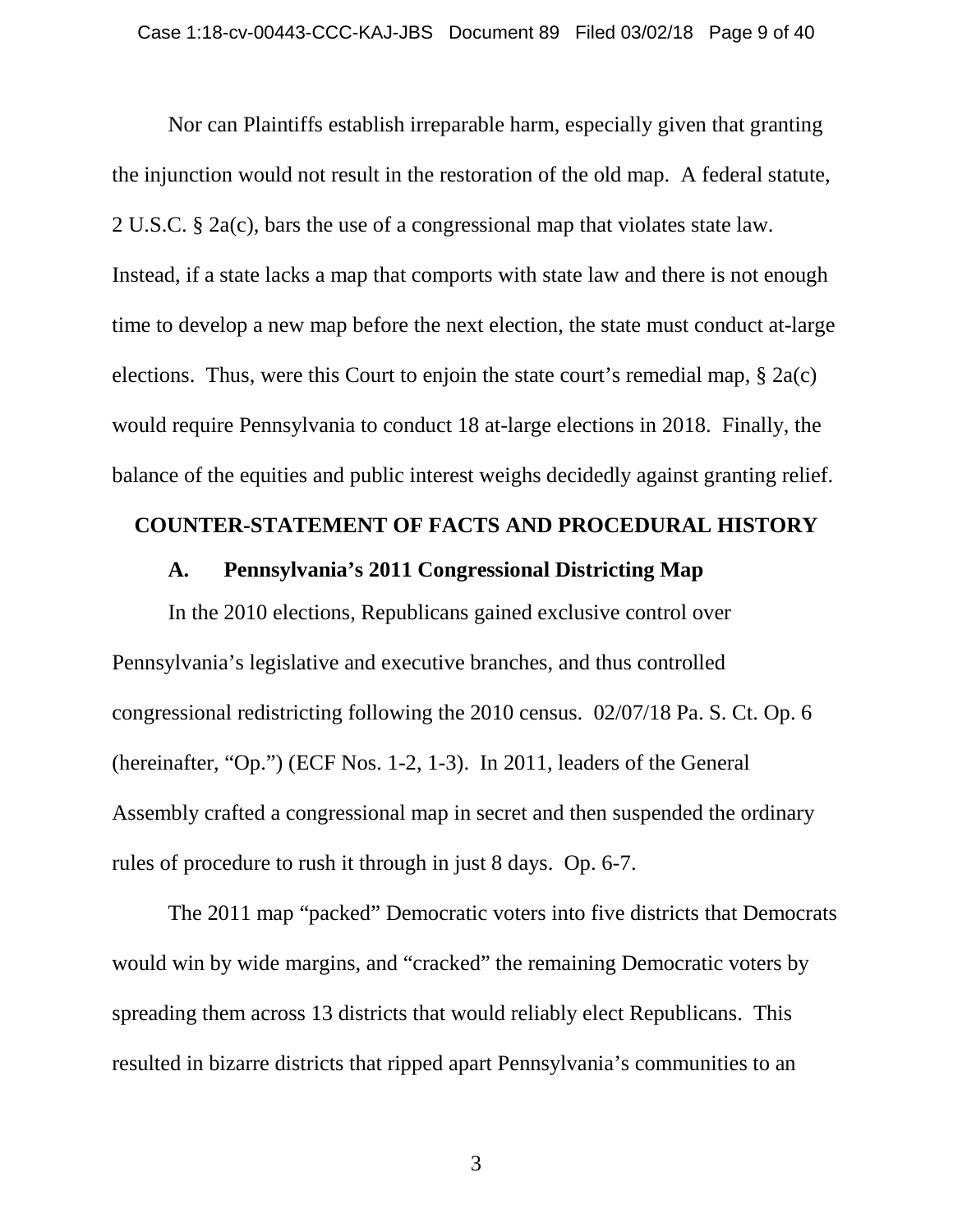unprecedented degree, as described in detail in the Pennsylvania Supreme Court's opinion, in an intentional effort to disadvantage Democratic voters. Op. 8-26, 127- 28. Counsel for Speaker Turzai admitted to the Pennsylvania Supreme Court that "[v]oters were classified and placed into districts based upon the manner in which they voted in prior elections." Oral Arg. Tr. 111:7-16 (attached as Ex. A).

It worked. In each of the three election cycles under the 2011 map, Republican candidates won 13 of Pennsylvania's 18 congressional seats—the same 13 seats each time. Op. 29. These results held even when Republicans won only a minority of the total statewide vote. *Id.* at 31.

## **B. The Ongoing Pennsylvania State Court Proceeding**

On June 15, 2017, Intervenors filed suit in Pennsylvania Commonwealth Court challenging the 2011 map exclusively under the Pennsylvania Constitution, including its Free and Equal Elections Clause, Pa. Const. Art. I, § 5. The suit named as defendants, among others, the General Assembly, Speaker Turzai, Senator Scarnati, and the Pennsylvania election officials named as defendants here. Republican voters and congressional or potential congressional candidates intervened as defendants. Op. 3 n.5.

On November 9, 2017, the Pennsylvania Supreme Court exercised plenary jurisdiction under 42 Pa. Cons. Stat. § 726 and ordered the Commonwealth Court to hold a trial and issue recommended findings of fact and conclusions of law.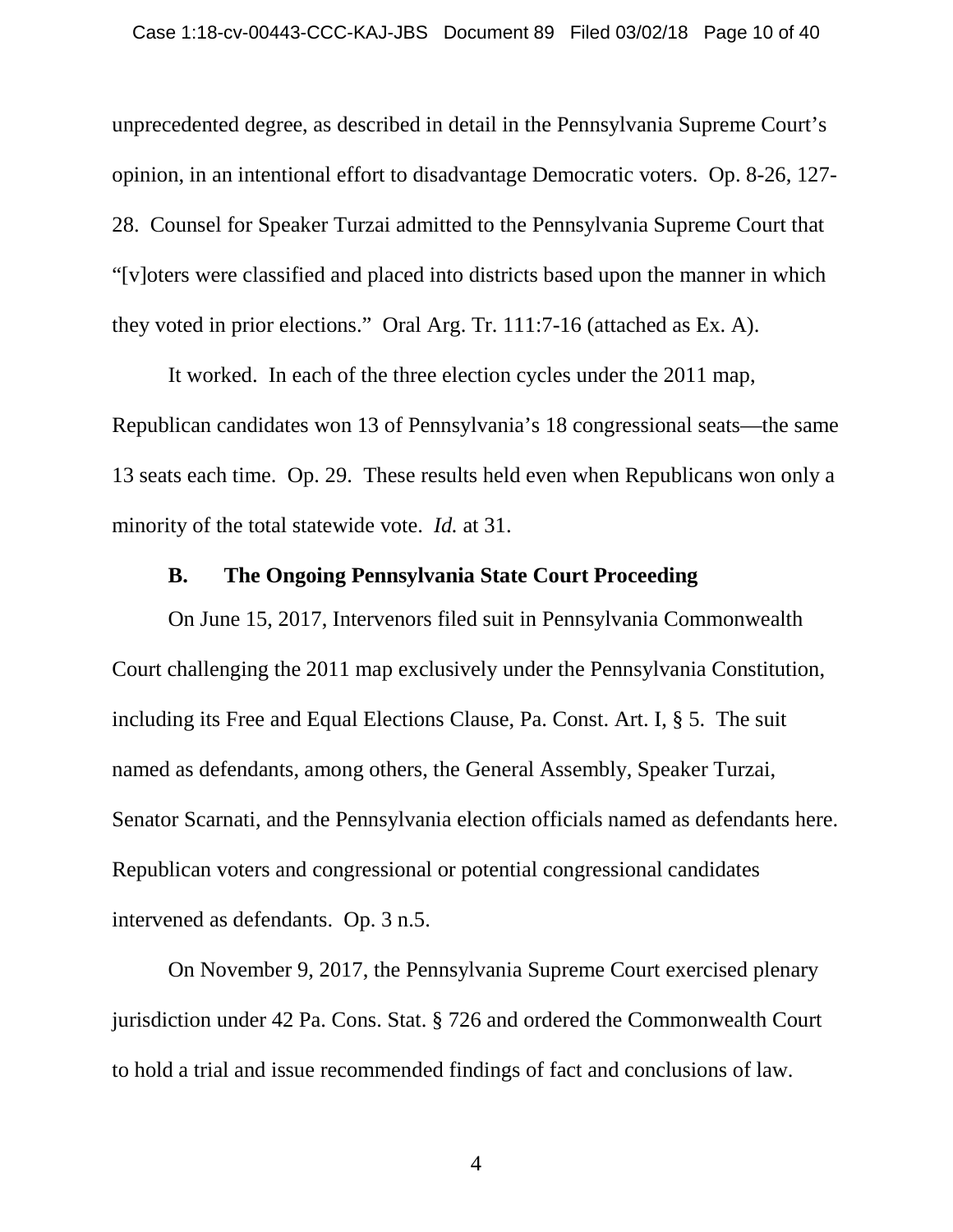On the eve of a pretrial conference in the Commonwealth Court, Senator Scarnati (represented by attorneys who represent Congressional Plaintiffs here) frivolously removed the case. After Judge Baylson called an emergency hearing, Senator Scarnati withdrew the removal and agreed to a remand to state court "with prejudice." *League of Women Voters v. Com*. *of Pa*., ECF No. 22 at 4, No. 17-cv-5137 (E.D. Pa.).

Judge Brobson of the Commonwealth Court held a five-day trial in December 2017. Intervenors presented extensive evidence of the 2011 map's invalidity. Judge Brobson credited all of Intervenors' experts and found the legislative leaders' experts not credible. Ultimately, Judge Brobson found "intentional discrimination," *i.e.*, "the 2011 Plan was drawn through a process in which a particular partisan goal—the creation of 13 Republican districts predominated." ECF No. 7 at 71, 128. The Commonwealth Court nonetheless recommended upholding the map.

At oral argument in the Pennsylvania Supreme Court, Speaker Turzai and Senator Scarnati's counsel—who also represents Plaintiffs here—stated that, if the 2011 map were struck down, these legislative leaders wanted "at least three weeks" to pass a new map. Oral Argument Tr. 104:4-7. Counsel also admitted that the Pennsylvania Supreme Court had previously applied the traditional districting criteria of compactness, contiguity, and avoiding splitting political subdivisions in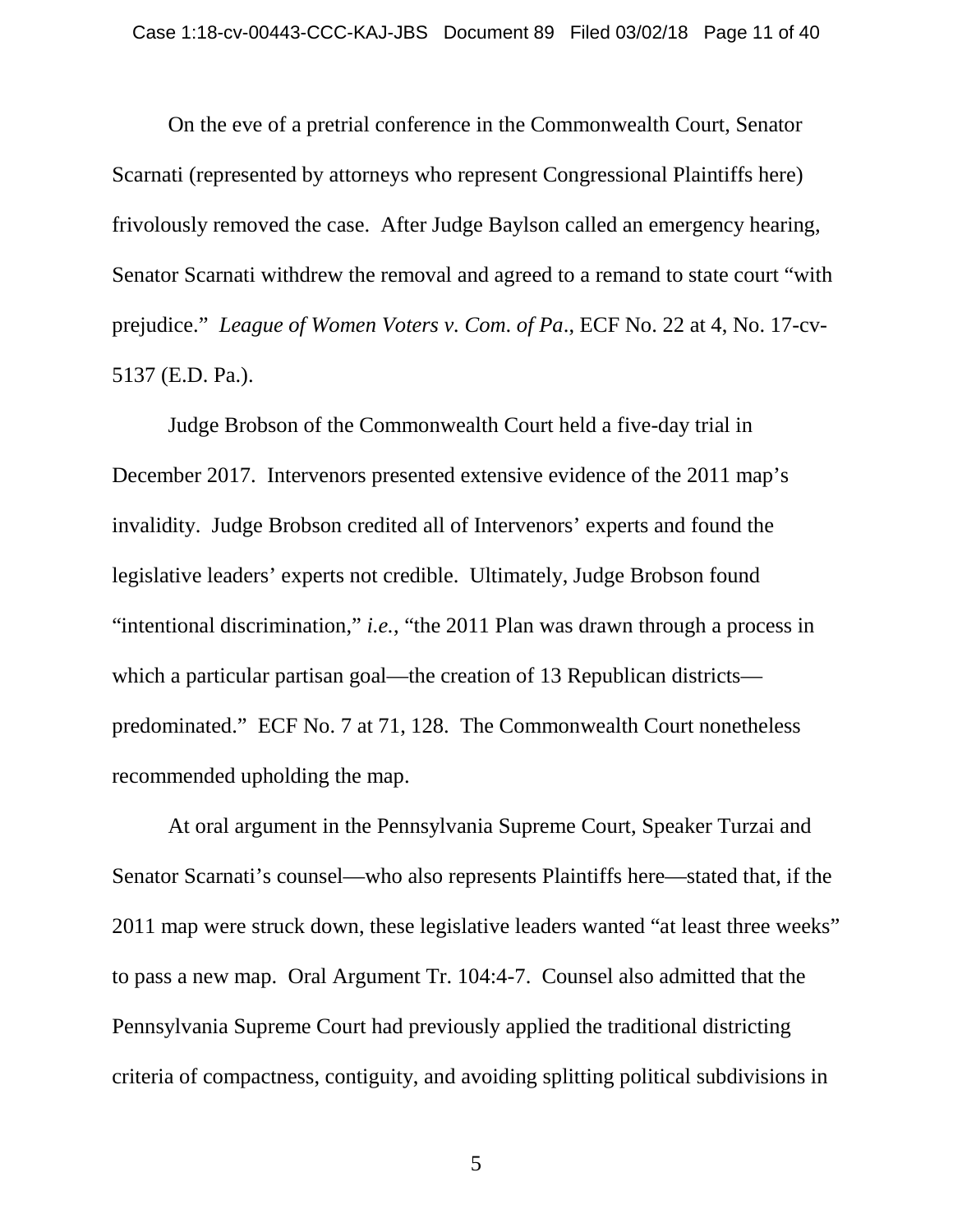assessing congressional maps, and assured the Court that the defendants did not dispute that those criteria were applicable. *Id.* at 87:3-10, 89:8-90:2.

On January 22, 2018, the Pennsylvania Supreme Court struck down the 2011 map on the "sole basis" that it violated the Pennsylvania Constitution. 01/22/18 Order at 2 (ECF No. 1-2). The court gave the General Assembly nearly three weeks (until February 9) to submit a remedial map to the Governor, and another week (until February 15) for the Governor to consider such a submission. If they failed to agree on a valid map, the court stated that it would "proceed expeditiously to adopt a plan." *Id.* The court declared that there would be a remedial map in place by February 19, *id.*, in line with Commissioner Marks' earlier affidavit explaining that the May 15 congressional primaries would need to be postponed, at a cost of \$20 million, if a new map were adopted after February 20.

The Pennsylvania Supreme Court's January 22 order set clear criteria for any remedial map. It had to "consist of: congressional districts composed of compact and contiguous territory; as nearly equal in population as practicable; and which do not divide any county, city, incorporated town, borough, township, or ward, except where necessary to ensure equality of population." 01/22/18 Order at 3. Neither the General Assembly, Speaker Turzai, nor Senator Scarnati requested clarification of these criteria following the January 22 order.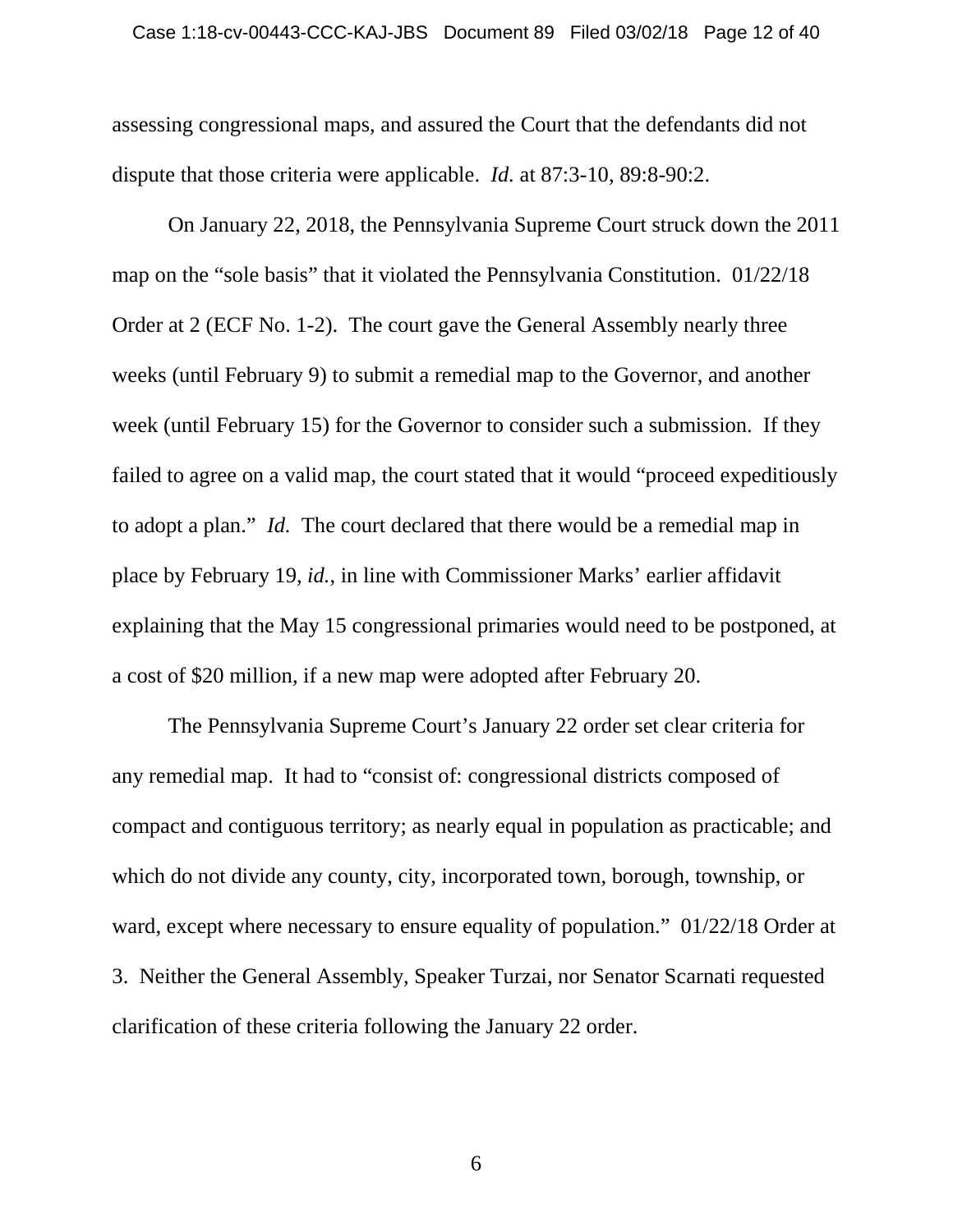On January 26, 2018, Speaker Turzai and Senator Scarnati, as well as the Republican voter and congressional-candidate intervenors, filed separate emergency applications asking the U.S. Supreme Court to stay the Pennsylvania Supreme Court's judgment and remedial process. The General Assembly did not seek a stay. Speaker Turzai and Senator Scarnati argued that the state court exceeded its authority under the Election Clause because the criteria it imposed constituted "legislation" and "judicial activism," that the Elections Clause required the court to afford the legislature a "genuine opportunity" to enact a new map, and that the court had failed to provide such an opportunity. Stay Appl. 11, No.17A795, 20, goo.gl/sGnHhA. In other words, precisely the arguments they make here. The Congressional Plaintiffs here filed an *amicus* brief in support of the applications. Justice Alito denied the stay applications on February 5.

Thereafter, Senator Corman (the lead Plaintiff here) admitted that, in the weeks since the state court's January 22 order, the General Assembly had done little to begin drawing a new map. J. Lai & L. Navratil, *SCOTUS denies Pa. GOP lawmakers' attempt to delay drawing new congressional map*, Philadelphia Inquirer, Feb. 9, 2018. "Corman said that leaders [would] decide whether they have the desire to try to draw a new one." *Id.* He added: "There is some thought that the Supreme Court is going to throw out anything we give them anyway, so what's the purpose of us going through all of this work." *Id.*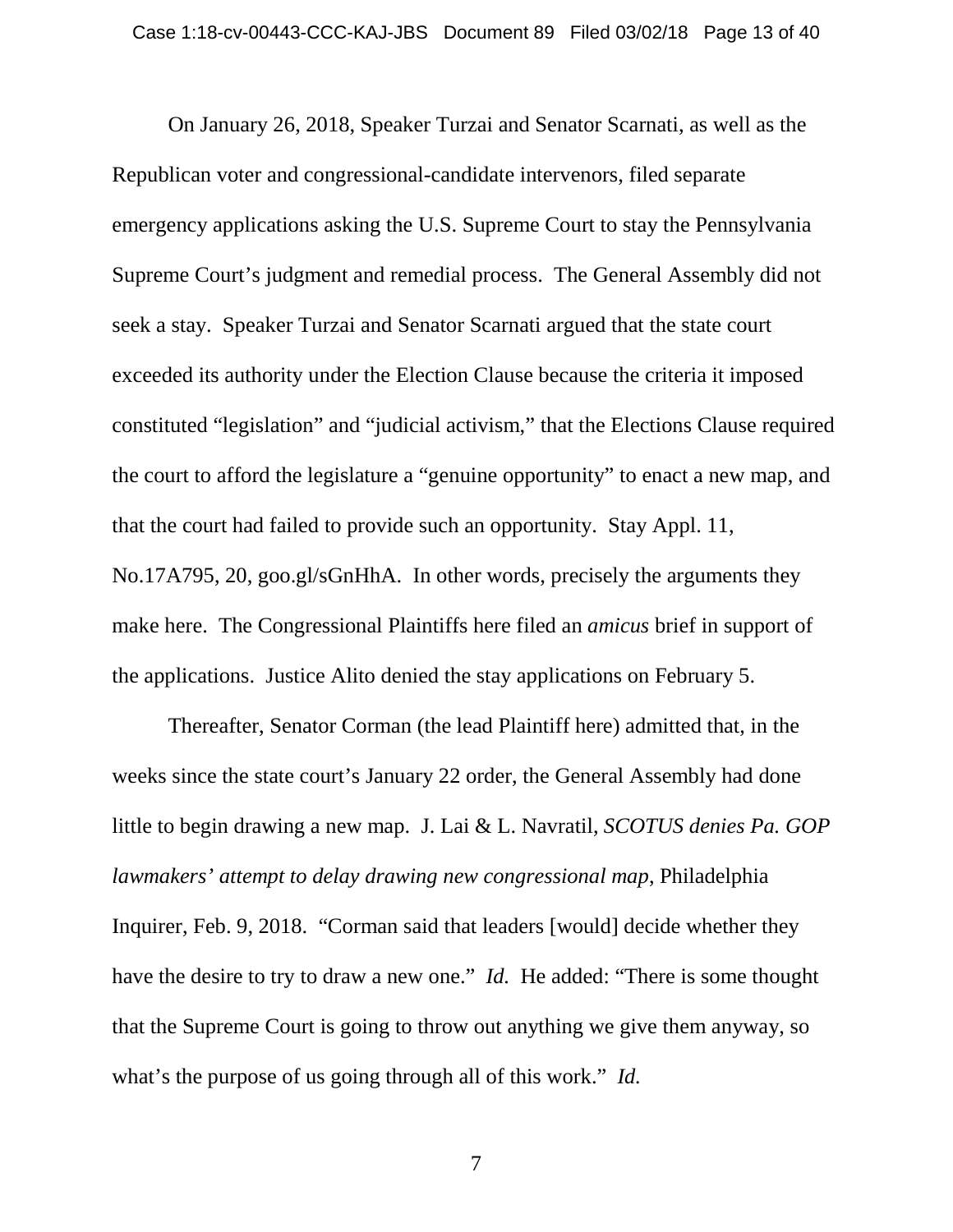True to Corman's word, the General Assembly did nothing to pass a new map. It held no hearings or debates. No draft maps were introduced. Instead, Senator Scarnati openly refused to comply with the state court's order to provide certain data. *See* goo.gl/tPsSaa.

On February 7, 2018, the Pennsylvania Supreme Court issued its opinion explaining that the 2011 map violated the Pennsylvania Constitution's Free and Equal Elections Clause. The court's holding centered on the same traditional criteria set forth in the January 22 order: when the "neutral criteria" of equal population, contiguity, compactness, and avoiding splitting political subdivisions "have been subordinated, in whole or in part, to extraneous considerations such as gerrymandering for unfair partisan political advantage, a congressional redistricting plan violates" Pennsylvania's Free and Equal Elections Clause. Op. 123. The court rejected Speaker Turzai and Senator Scaranti's argument that the Elections Clause deprives state courts of power to review and remedy congressional maps. *Id.* at 137 n.79.

Speaker Turzai and Senator Scarnati alone submitted a proposed map to the Governor on February 9. The Senate's top lawyer said publicly that "the map will be turned into legislation but a decision about whether to bring it up for floor votes early next week will partially depend on the response from Wolf." *GOP leaders unveil revamped Pa. congressional map*, Associated Press, Feb. 9, 2018. The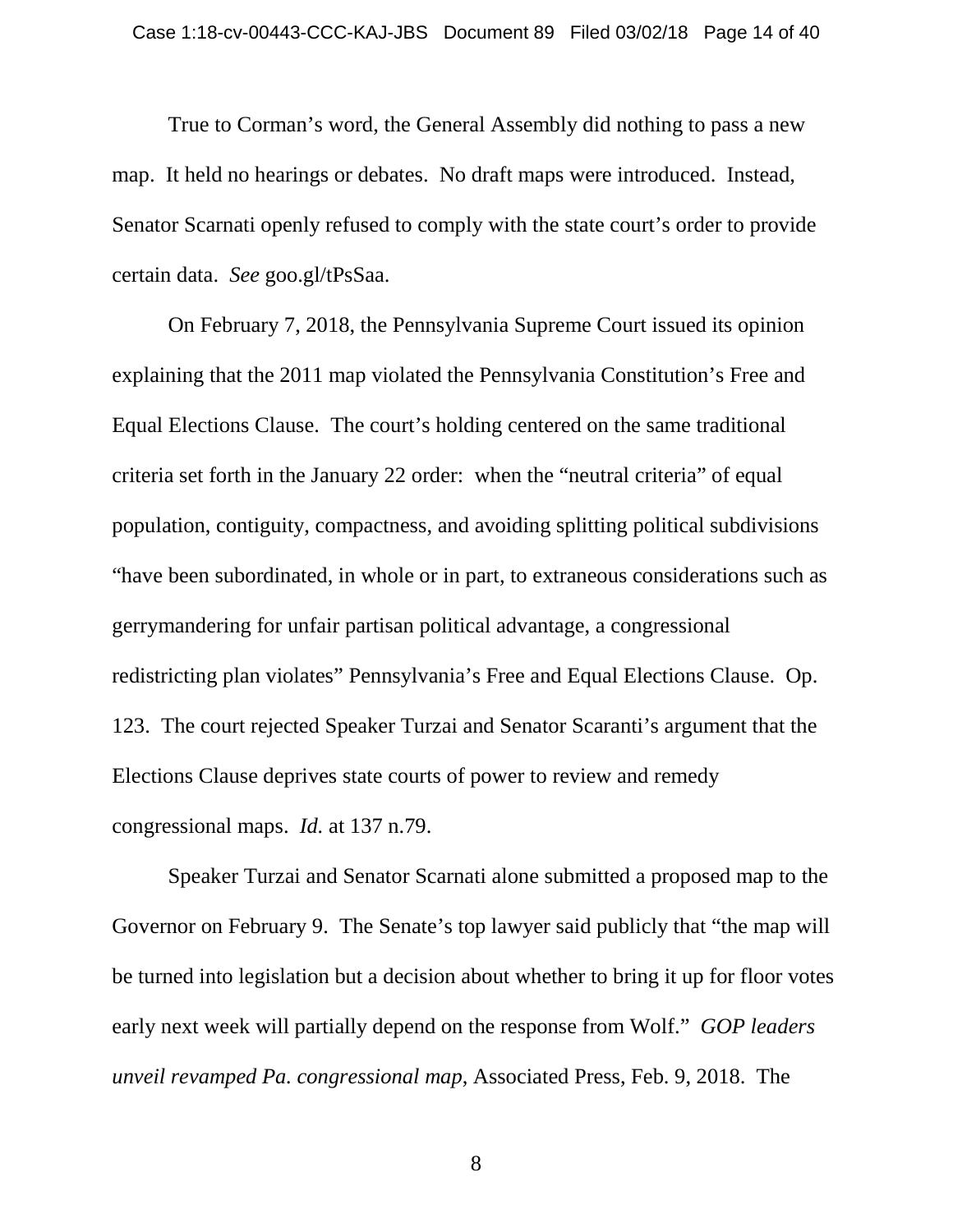Governor rejected the map because it was another gerrymander, and neither it nor any other map was turned into legislation or even brought to a vote.<sup>1</sup>

On February 19, the Pennsylvania Supreme Court adopted a remedial map (the "Remedial Plan") developed with the assistance of a nonpartisan expert. The court explained that "[t]he Remedial Plan is based upon the record developed in the Commonwealth Court, and it draws heavily upon the submissions provided by the parties, intervenors, and amici." 02/19/18 Op. & Order at 6 (ECF No. 1-3, 1- 4). The Remedial Plan strictly adheres to the criteria set forth in the court's January 22 order. *Id.* It splits 13 counties, compared to 27 under the 2011 map. *Id.* It splits 19 municipalities, compared to 68 under the 2011 map.<sup>2</sup> And it is far more compact than the 2011 map. *Id.* at 7.

Empirical analysis of the Remedial Plan confirms that it exhibits no partisan bias in favor of either party. If anything, it slightly favors Republicans. Under the Remedial Plan, 10 districts favored Donald Trump in the 2016 presidential election, while 8 favored Hillary Clinton. Objective metrics that redistricting scholars commonly use to evaluate districting plans similarly produce results slightly in Republicans' favor. *See* Brief of Amicus Campaign Legal Center.

<sup>&</sup>lt;sup>1</sup> 02/15/18 Petrs.' Br. in Supp. of Proposed Remedial Plans at 12-15, goo.gl/uQyNk8.

<sup>&</sup>lt;sup>2</sup> See Pa. Supreme Court, goo.gl/1FRrxy (click on "Remedial Plan Reports").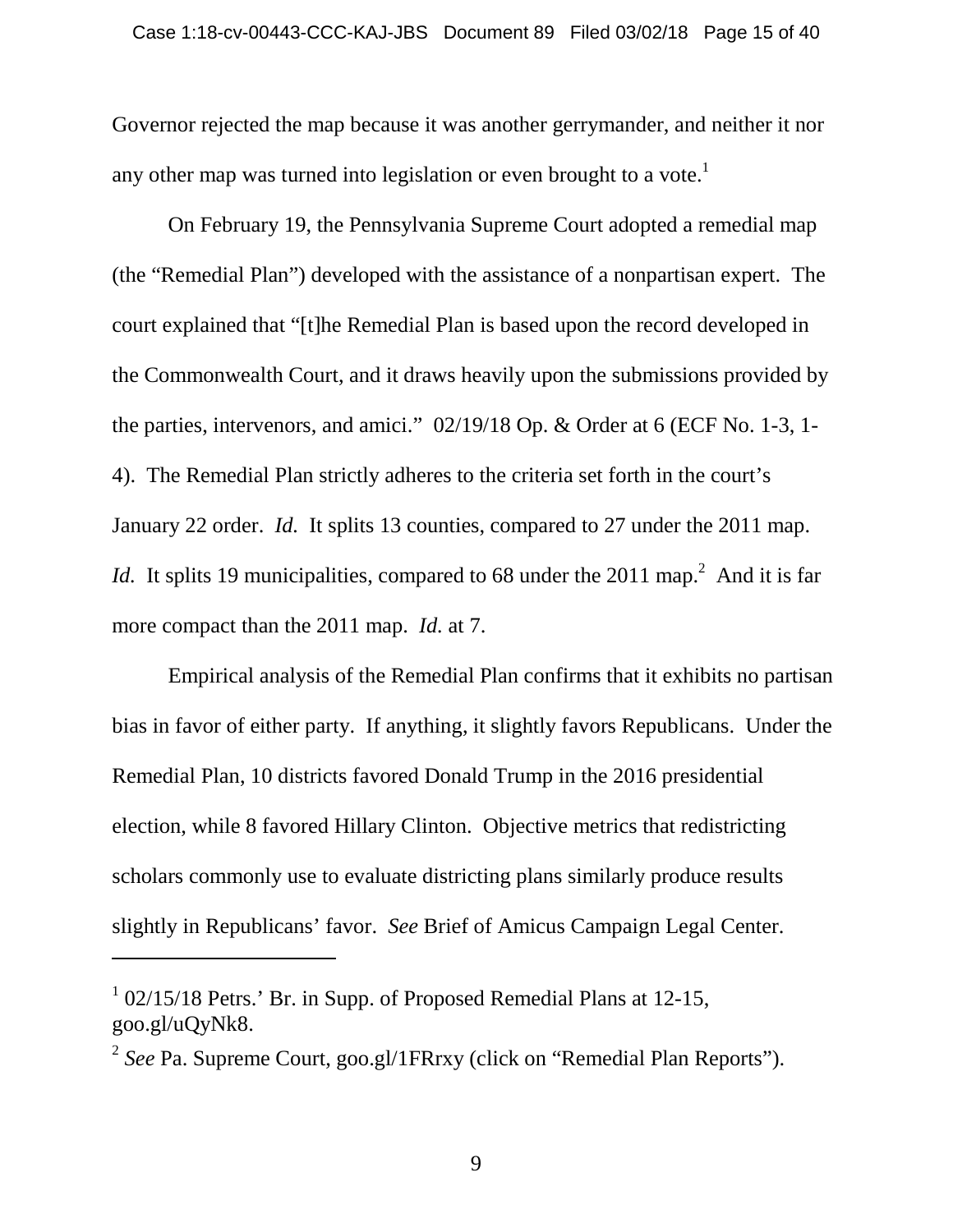## **C. This Federal Collateral Attack on the State Court's Remedy**

Even before the Pennsylvania Supreme Court released the remedial map, Speaker Turzai and Senator Scarnati began formulating a plan to attack it in the federal courts. On February 21, Speaker Turzai announced the plan in an email to his General Assembly colleagues: First, Speaker Turzai and Senator Scarnati would file yet another emergency stay application with the U.S. Supreme Court. Second—and key here—"House and Senate Republican leadership will be initiating action in the Federal Court in the Middle District of Pennsylvania."<sup>3</sup>

Speaker Turzai and Senator Scarnati put the plan into action. On February 21, they again asked the U.S. Supreme Court for an emergency stay. The next day, Plaintiffs filed this lawsuit. The application to the U.S. Supreme Court and the motion for injunctive relief in this Court were filed by the same counsel and sought identical relief based on identical legal arguments.

## **COUNTER-STATEMENT OF QUESTION PRESENTED**

Are Plaintiffs entitled to a preliminary injunction setting aside a state supreme court's judgment and requiring state officials to conduct elections under a map that violates the state constitution?

<sup>&</sup>lt;sup>3</sup> goo.gl/LmkaUv.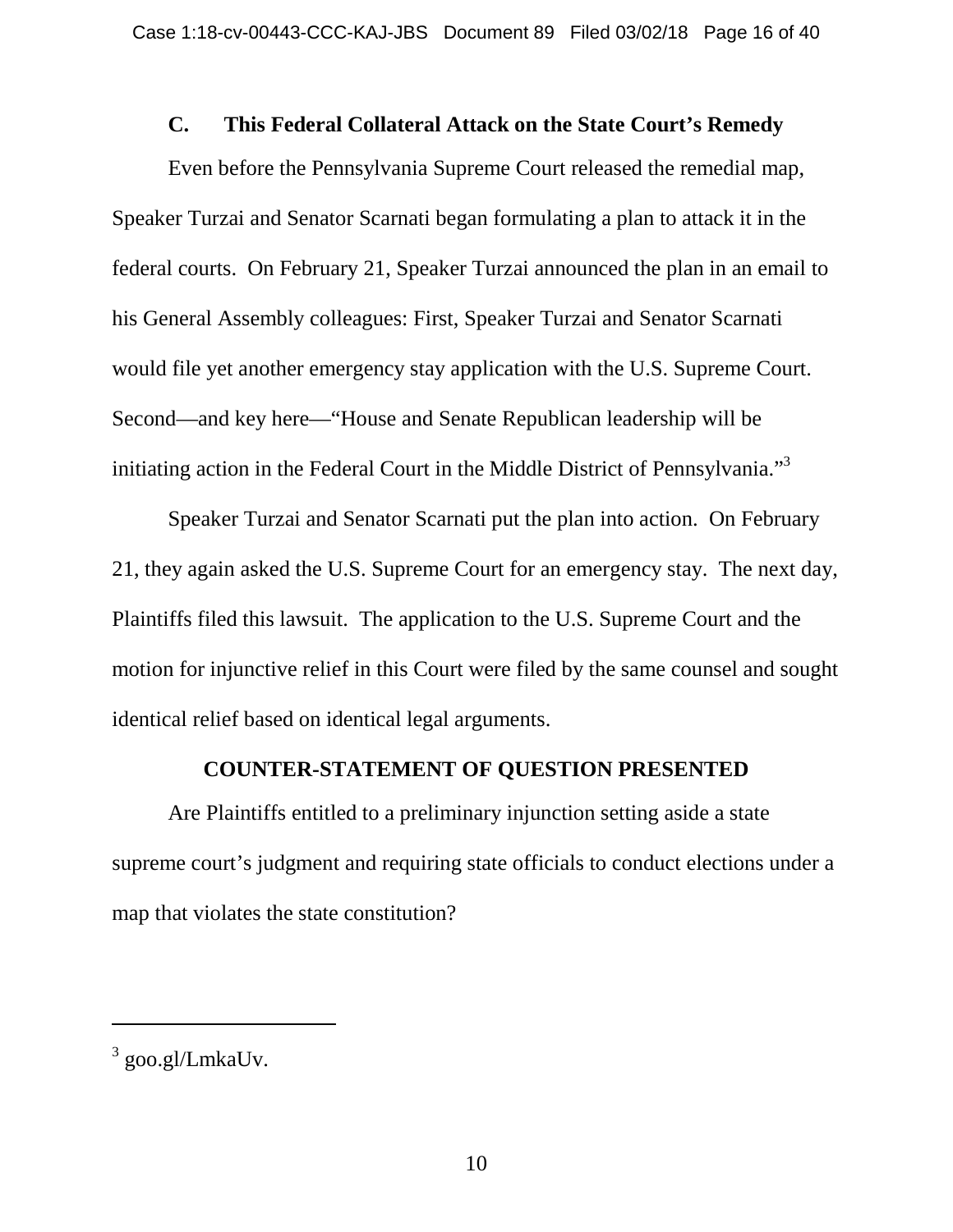#### **ARGUMENT**

To obtain a preliminary injunction, a party must establish: "(1) a likelihood of success on the merits; (2) that [he] will suffer irreparable harm if the injunction is denied; (3) that granting preliminary relief will not result in even greater harm to the nonmoving party; and (4) that the public interest favors such relief." *Kos Pharm., Inc. v. Andrx Corp.*, 369 F.3d 700, 708 (3d Cir. 2004). "A party seeking a mandatory preliminary injunction that will alter the status quo bears a particularly heavy burden in demonstrating its necessity." *Acierno v. New Castle County*, 40 F.3d 645, 653 (3d Cir. 1994). Plaintiffs cannot meet their heavy burden here.

#### **I. Plaintiffs Have No Likelihood of Success on the Merits**

#### **A. Jurisdictional and Procedural Bars to this Suit Are Dispositive**

This action is barred by multiple jurisdictional and procedural defects. All these defects are fully addressed in Intervenors' motion for judgment on the pleadings, and each also is a reason to deny the preliminary injunction. To preserve these arguments in the context of the preliminary injunction inquiry, but in line with the Court's direction at the March 1 scheduling conference to avoid unnecessary duplication, Intervenors set forth the arguments only in summary:

**Plaintiffs Lack Standing.** If "standing is doubtful," that "factor should weigh strongly against granting a preliminary injunction." *Holland v. Rosen*, 277 F. Supp. 3d 707, 726 (D.N.J. 2017). "[M]ere allegations will not support standing at the preliminary injunction stage." *Doe v. Nat'l Bd. of Med. Examiners*, 199 F.3d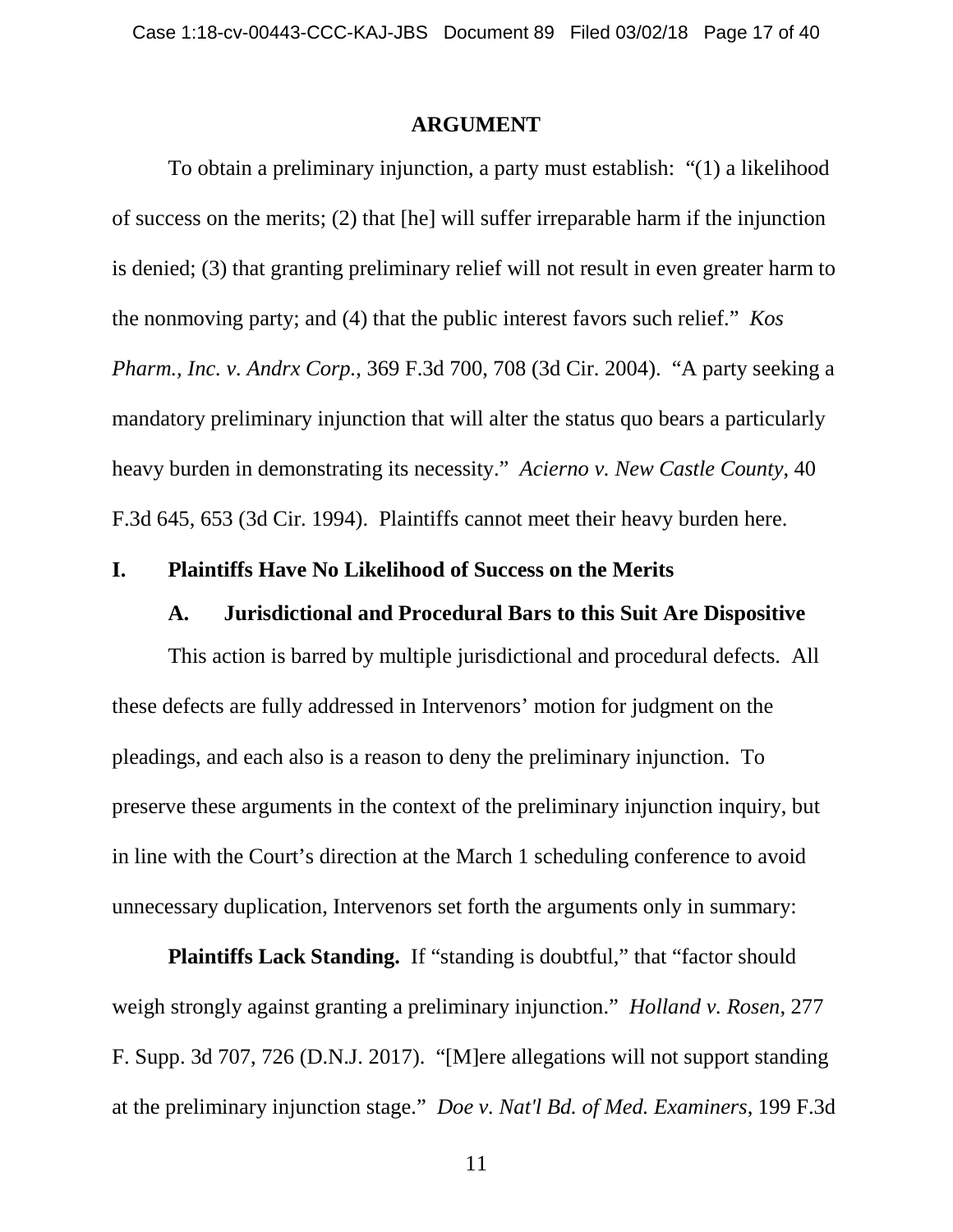146, 152-53 (3d Cir. 1999). Plaintiffs "must 'set forth' by affidavit or other evidence 'specific facts'" supporting standing, *Cacchillo v. Insmed, Inc.*, 638 F.3d 401, 404 (2d Cir. 2011), and "a party who fails to show a 'substantial likelihood' of standing is not entitled to a preliminary injunction," *Food & Water Watch, Inc. v. Vilsack*, 808 F.3d 905, 913 (D.C. Cir. 2015). Neither State nor Congressional Plaintiffs are proper parties to raise Elections Clause claims that rest on the purported legal rights of the General Assembly. Nor does any Plaintiff allege, much less show, cognizable Article III injury. As to Count II, Plaintiffs fail to allege causation, and they certainly do not set forth "specific facts" supporting causation, as required for a preliminary injunction. And none of Plaintiffs' purported injuries are redressable because this Court cannot reinstate a congressional map that violates the state constitution.

*Pennzoil Co. v. Texaco, Inc.,* **481 U.S. 1 (1987).** Under *Pennzoil*, federal courts may not issue injunctions that "interfere with the execution of state judgments," particularly where the federal lawsuit "challenge[s] the very process by which [the state court] judgments were obtained." *Id.* at 14-16. That doctrine prohibits the issuance of a preliminary injunction in this case, because Plaintiffs' interests are "inextricably intertwined with," and "essentially derivative [of]," the interests of the defendants in the state court action. *Spargo v. N.Y. State Comm'n on Judicial Conduct*, 351 F.3d 65, 82-84 (2d Cir. 2003).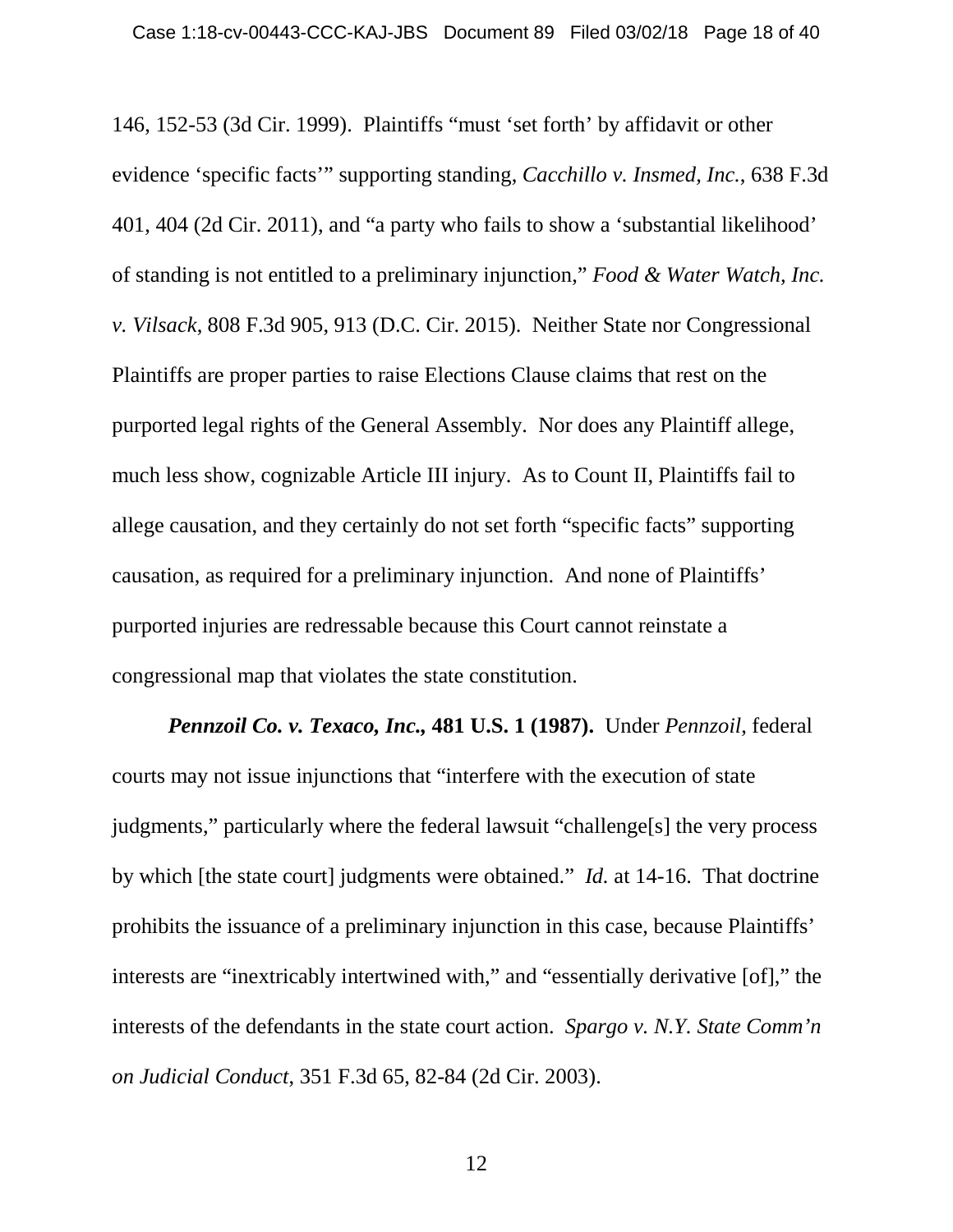**Issue Preclusion.** Plaintiffs' Elections Clause arguments were fully litigated in the Pennsylvania Supreme Court, which rejected them. Op. 137 n.79; 02/19/18 Order 3 n.2, 5 n.6. This Court must give the state court's judgment preclusive effect. 28 U.S.C. § 1738. Plaintiffs are in privity with the state court defendants—Speaker Turzai, Senator Scarnati, and the General Assembly. They represent the same legal rights—indeed, the legal rights they claim are entirely derivative of the purported rights of the General Assembly.

**Judicial Estoppel**. Speaker Turzai and Senator Scarnati obtained a stay in *Diamond v. Torres*, 5:17-cv-05054-MMB (E.D. Pa. 2017), another challenge to the 2011 map, based on arguments that are inconsistent with those advanced here. They persuaded the *Diamond* court to grant a stay on the theory that federal courts must defer to the "state judicial branch," which is an "agent[] of apportionment," in reviewing congressional maps. *Diamond*, ECF No. 26-4 at 22, 24; ECF No. 692- 16. They made this argument even after the Pennsylvania Supreme Court ordered the schedule they now challenge, ECF No. 81 at 2, 5, and it worked, *Diamond*, ECF No. 84. Because Plaintiffs are in privity with Speaker Turzai and Senator Scarnati, Plaintiffs are judicially estopped from asserting that the state court lacked authority to strike down the 2011 map and impose its remedial process.

*Colorado River Water Conservation Dist. v. United States***, 424 U.S. 800 (1976).** This Court should abstain under *Colorado River* because parallel state-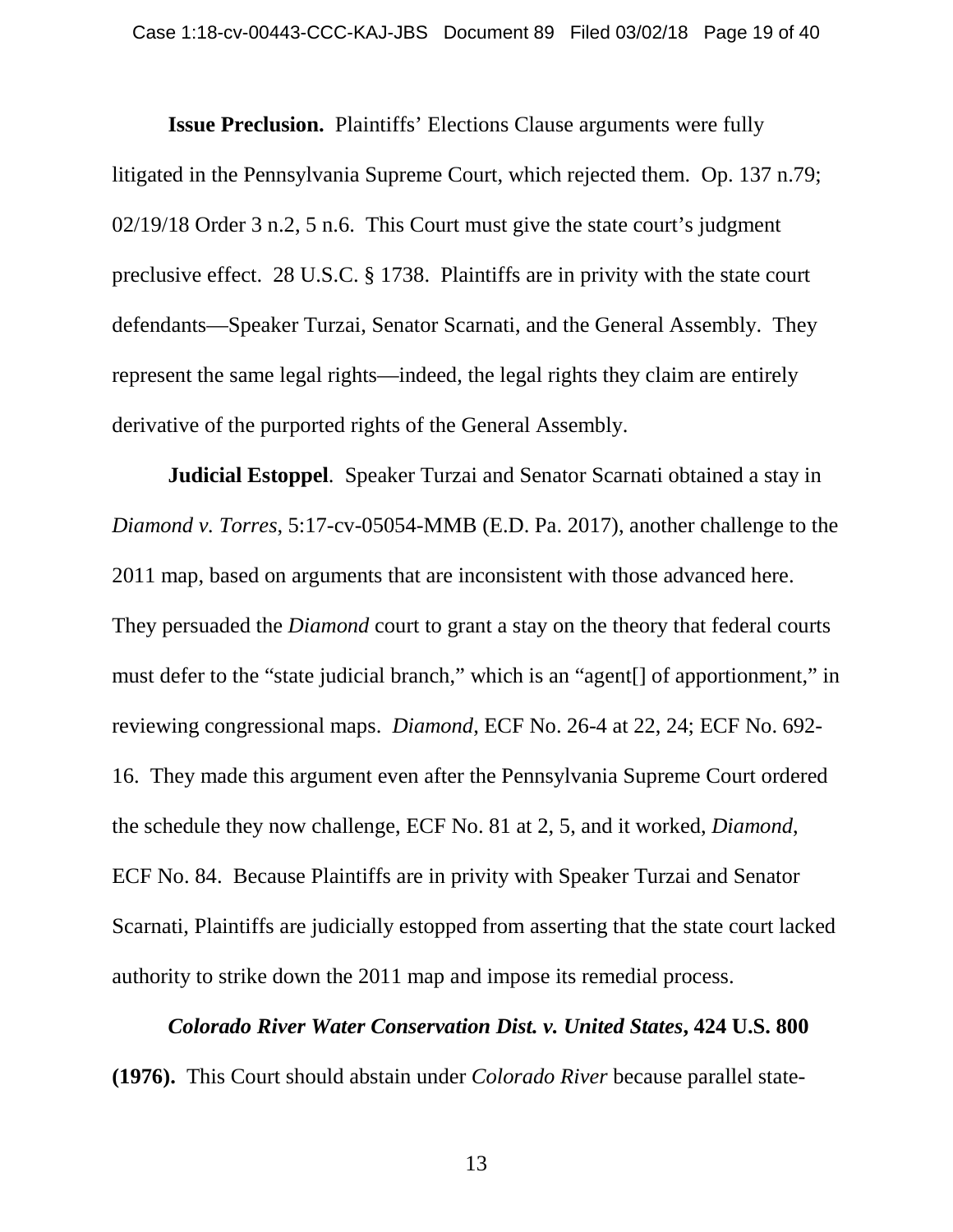court proceedings raising identical legal claims and functionally identical parties are pending before the U.S. Supreme Court. That lawsuit was filed first; proceeding here would result in piecemeal litigation; and Plaintiffs' claims raise questions of state legislative process and separation of powers that are better adjudicated by the state courts. Alternatively, the Court should stay this case pending the conclusion of U.S. Supreme Court review.

*Rooker-Feldman*. It is a "fundamental principle" that "a federal district court may not sit as an appellate court to adjudicate appeals of state court proceedings." *Port Auth. Police Benev. Ass'n, Inc. v. Port Auth. of N.Y. & N.J. Police Dep't*, 973 F.2d 169, 179 (3d Cir. 1992). That authority rests *solely* with the United States Supreme Court. 28 U.S.C. § 1257. *Rooker-Feldman* precludes Plaintiffs' attempts to evade this proper procedure.

## **B. Plaintiffs' Elections Clause Claims Are Meritless**

Plaintiffs assert two claims under the Elections Clause—first, that the Pennsylvania Supreme Court lacks power to strike down the 2011 map under the Pennsylvania Constitution, and second, that the state high court needed to give the General Assembly more time to pass a new map. Neither claim will succeed.

## **1. Plaintiffs' Claim That the Pennsylvania Supreme Court Lacked Power to Strike Down the 2011 Map Has No Merit**

The Pennsylvania Supreme Court held that the 2011 map violates the Pennsylvania Constitution's Free and Equal Elections Clause—a provision that has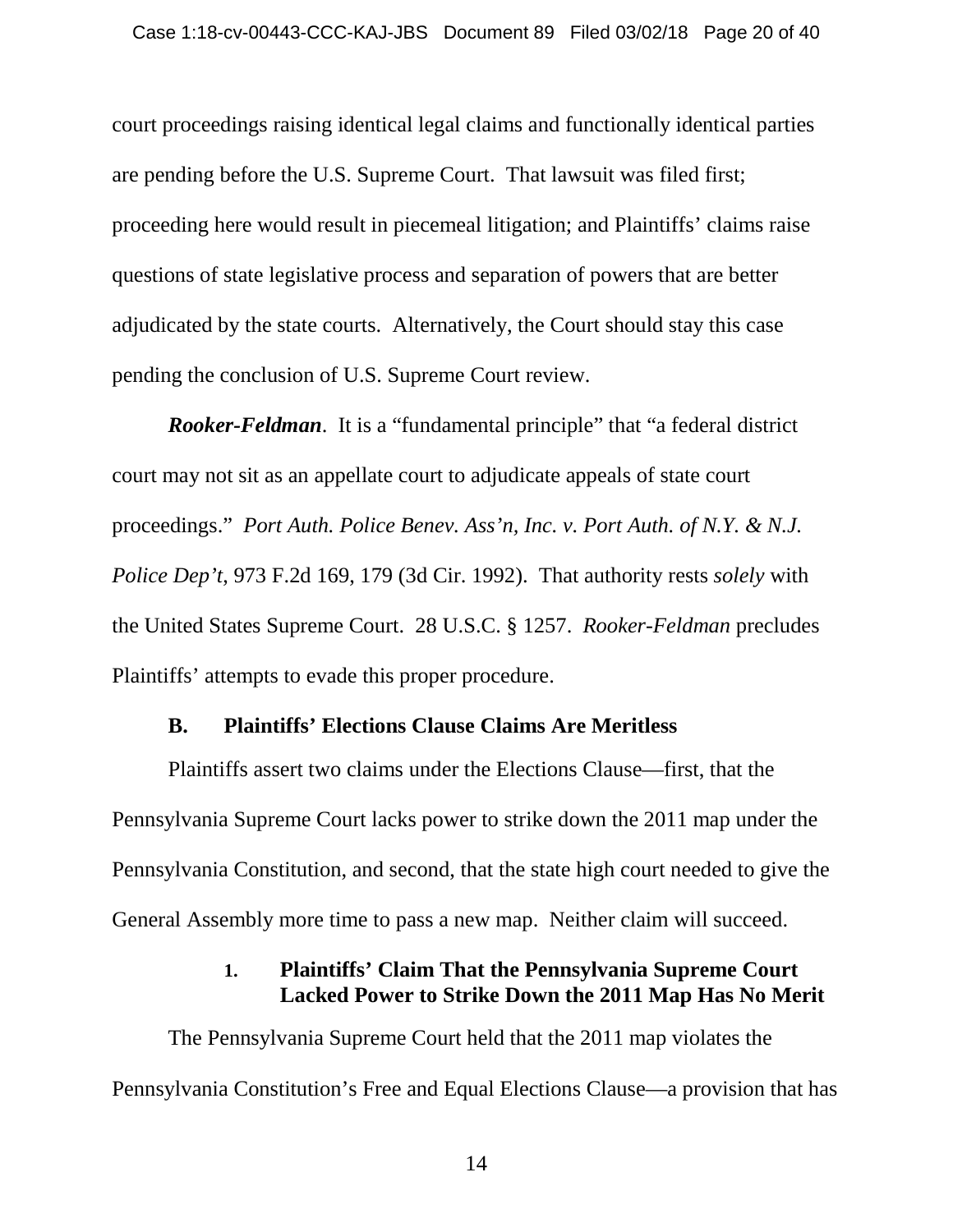no federal counterpart. It is a cornerstone of the American judicial system that federal courts cannot review a state court's construction of the state's constitution. *Nat'l Tea*, 309 U.S. at 557.

Nothing in the Elections Clause alters the state court's unreviewable authority to invalidate the 2011 map—a state law passed by the state legislature for violating the state constitution. Not only do Plaintiffs fail to cite a single case from any court anywhere accepting their position, the Supreme Court has repeatedly rejected it. This is clear from nearly a century's worth of Supreme Court case law interpreting the Elections Clause.

In *Smiley v. Holm*, 285 U.S. 355 (1932), the Court held that the Elections Clause does not "render[] inapplicable the conditions which attach to the making of state laws" *Id.* at 365. It does not "endow the Legislature of the state with power to enact laws in any manner other than that in which the Constitution of the state has provided that laws shall be enacted." *Id.* at 368.

In companion cases decided the same day as *Smiley*, the Court reiterated that state courts have authority to strike down congressional plans for violating "the requirements of the Constitution of the state in relation to the enactment of laws." *Koenig v. Flynn*, 285 U.S. 375, 379 (1932); *accord Carroll v. Becker*, 285 U.S. 380, 381-82 (1932). The Court also expressly affirmed state courts' authority to implement remedial congressional plans where the prior plan violated the state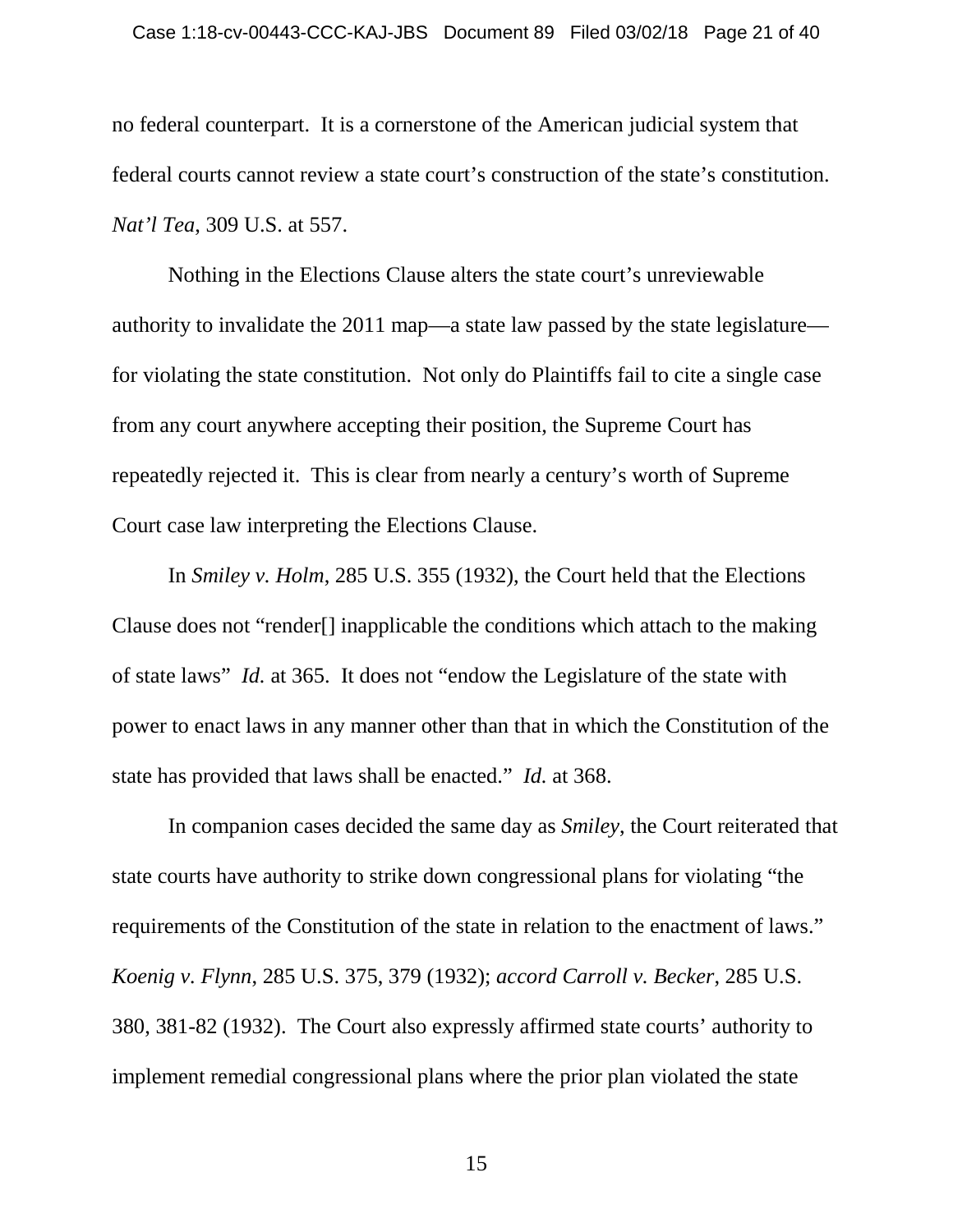constitution. *Carroll*, 285 U.S. at 381-82; *Koenig*, 285 U.S. at 379.

In *Growe v. Emison*, 507 U.S. 25 (1993), the Court held that state courts not only have authority to review and remedy congressional plans, but that federal courts must not interfere with state courts in this arena. After a Minnesota state court invalidated the state's prior congressional map, the state court "adopted final criteria for congressional plans and provided a format for submission of plans in the event the legislature failed to enact a constitutionally valid congressional apportionment plan." *Cotlow v. Growe*, C8-91-985 (Minn. Special Redistricting Panel Apr. 15, 1992). $^4$  A federal court then enjoined the state court from adopting a new plan and adopted its own remedial plan. *Growe*, 507 U.S. at 30-31. The state court subsequently released a provisional remedial plan, subject to the federal injunction, that used the traditional criteria of "minimiz[ing] the number of municipal and county splits" and promoting "compactness." *Cotlow*, C8-91-985, *supra*. But the federal injunction blocked the state court's plan from taking effect for the 1992 elections.

The U.S. Supreme Court reversed the federal court's injunction. Writing for a unanimous Court, Justice Scalia explained that "[t]he District Court erred in not deferring to the state court's efforts to redraw Minnesota's … federal congressional

<sup>4</sup> *Available at* https://www.senate.mn/departments/scr/REDIST/COTLO415.HTM.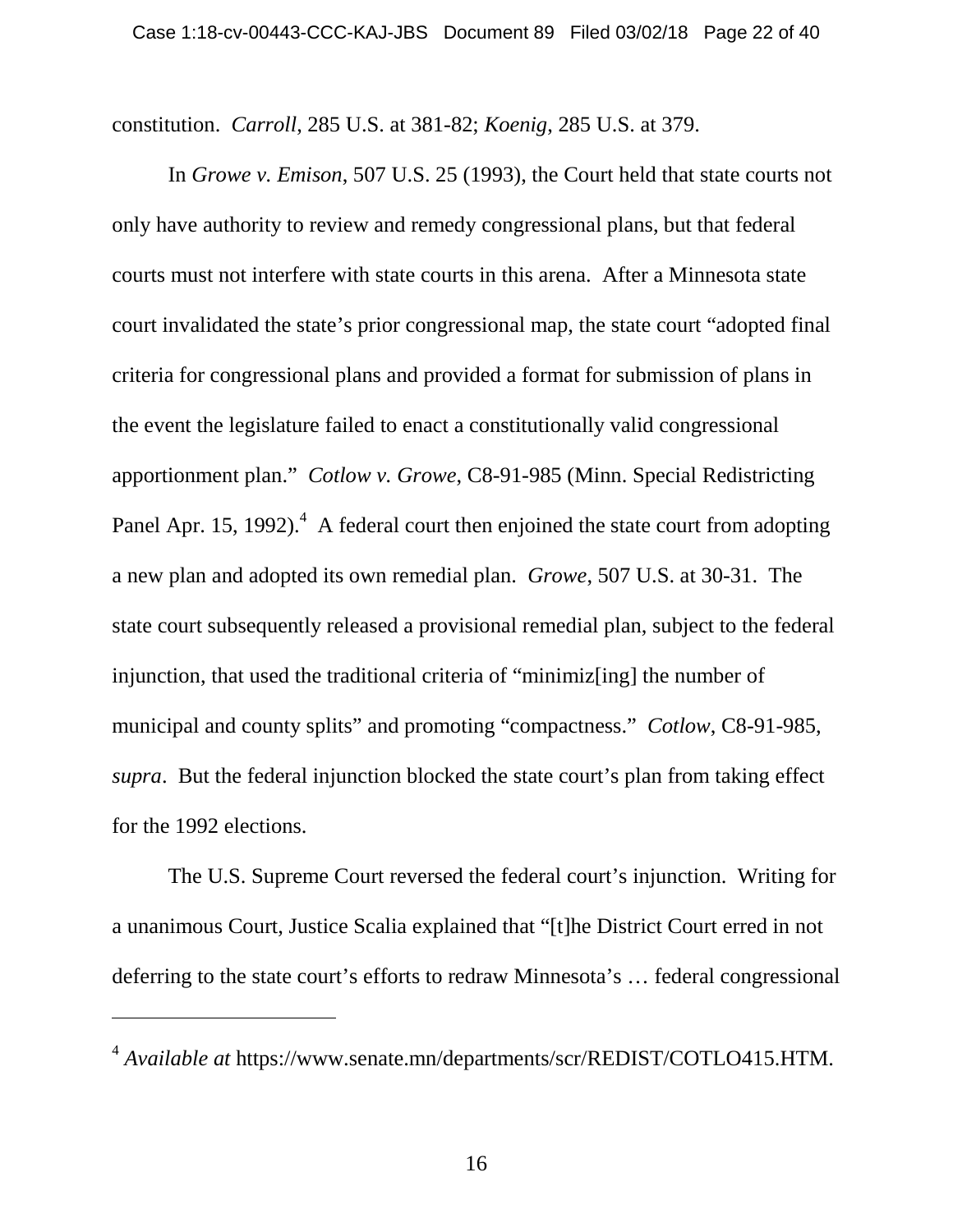districts." *Growe*, 507 U.S. at 42. The Court repeatedly emphasized that state

courts have the power to review and remedy congressional districting plans:

- "The power of the judiciary of a State to require valid reapportionment or to formulate a valid redistricting plan has not only been recognized by this Court but appropriate action by the States in such cases has been specifically encouraged." *Id.* (quotations omitted).
- "[T]he District Court's December injunction of state-court proceedings ... was clear error. It seems to have been based upon the mistaken view that federal judges need defer only to the Minnesota Legislature and not at all to the State's courts. Thus, the January 20 deadline the District Court established was described as a deadline for the legislature, ignoring the possibility and legitimacy of state judicial redistricting. *Id.*
- "The Minnesota [court's] issuance of its plan (conditioned on the legislature's failure to enact a constitutionally acceptable plan in January), far from being a federally enjoinable 'interference,' was precisely the sort of state judicial supervision of redistricting we have encouraged." *Id.*

Following the Supreme Court's decision in *Growe*, the state court's remedial

plan governed Minnesota's 1994 congressional elections.<sup>5</sup> And consistent with

these principles, state courts frequently set the district boundaries for congressional

elections; indeed, at least one-eighth of the members of the U.S. House of

Representatives are currently in districts drawn by state courts.<sup>6</sup>

<sup>5</sup> *Minnesota Redistricting Cases: the 1990s*, *supra* note 4.

<sup>&</sup>lt;sup>6</sup> The following states currently have congressional districts that were drawn by state courts, in some cases after those courts struck down maps passed by the state legislature under the state constitution: *League of Women Voters of Fla. v. Detzner*, 179 So. 3d 258 (Fla. 2015); *Hall v. Moreno*, 270 P.3d 961 (Colo. 2012); *In re Reapportionment Comm'n*, 36 A.3d 661 (Conn. 2012); *Hippert v. Ritchie*, 813 Continued on following page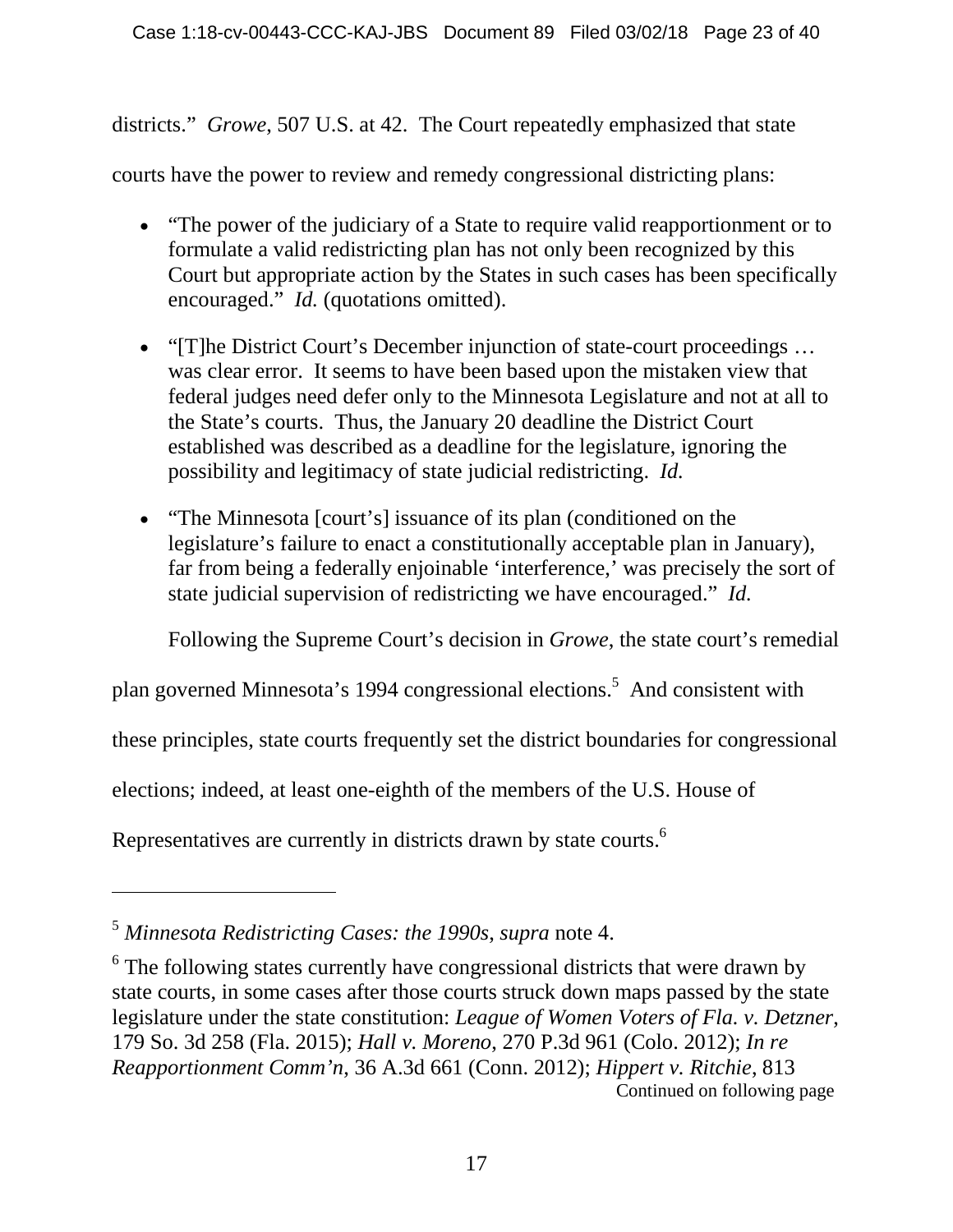Just three years ago, *Arizona State Legislature v. Arizona Independent Redistricting Comm'n*,135 S. Ct. 2652 (2015), again rejected the notion that the "Elections Clause renders the State's representative body the sole component of state government authorized to prescribe regulations for congressional redistricting." *Id.* at 2673 (quotations and alterations omitted). "Nothing in that Clause instructs, nor has [the] Court ever held, that a state legislature may prescribe regulations on the time, place, and manner of holding federal elections in defiance of provisions of the State's constitution." *Id.*

Congress has codified this principle, providing that congressional districting plans are not valid unless they are adopted "in the manner provided by [state] law." 2 U.S.C. § 2a(c). In *Arizona State Legislature*, the Court explained that congressional maps are valid under  $\S$  2a(c) where they are "established ... in whatever way [states] may have provided by their constitution and by their statutes." 135 S. Ct. at 2669. Conversely, a map is invalid under § 2a(c) where it does not comply with state law, however the state defines it. *See id.*

Continued from previous page

N.W.2d 391 (Minn. 2012); *Egolf v. Duran* (N.M. Dist. Ct. Dec. 29, 2011), http://www.nmlegis.gov/lcs/redcensus/docs/Court%20Decision%20- %20Congressional.pdf; *Guy v. Miller* (Nev. Dist. Ct. Oct. 27, 2011), http://redistricting.lls.edu/files/NV%20guy%2020111027%20final%20order.pdf, aff'd, 373 P.3d 943 (Nev. 2011)).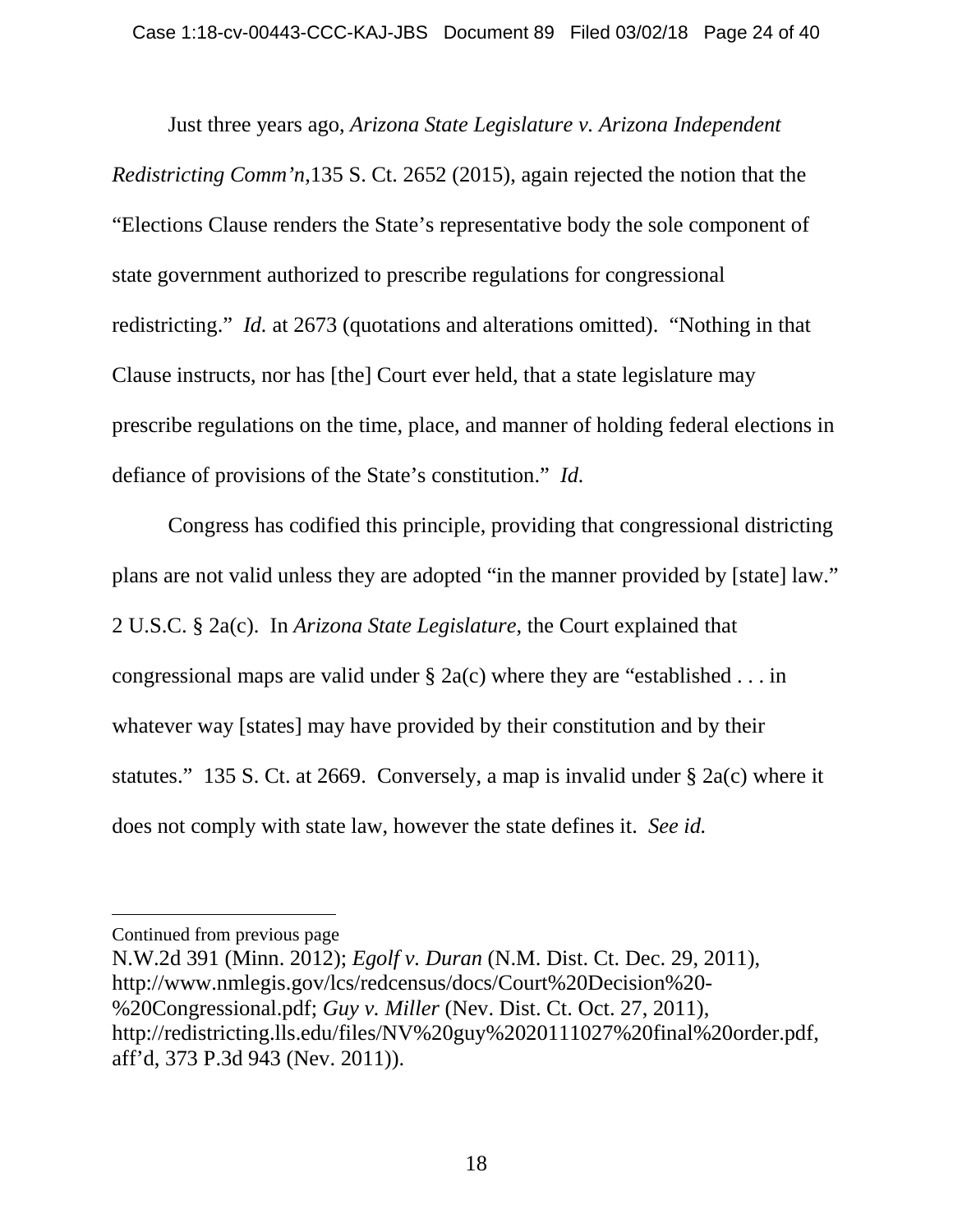In short, it is well-settled that state legislatures may not pass congressional maps that violate the "provisions of the State's constitution." *Arizona State Legislature*, 135 S. Ct. at 2673, and in Pennsylvania, the state supreme court determines the requirements of the state constitution, *Emerick v. Harris*, 1 Binn. 416, 1808 WL 1521 (Pa. 1808). Here, the Pennsylvania Supreme Court has held that the 2011 map, a state law, violates the Free and Equal Elections Clause of the Pennsylvania Constitution because it subordinated in whole or in part the traditional districting criteria of population equality, contiguity, compactness, and avoiding the split of political subdivisions for partisan political aims.

In light of all of the above authority, Plaintiffs concede that they "do not as a general proposition challenge the Pennsylvania Supreme Court's ability to declare the 2011 Plan unconstitutional under Pennsylvania's constitution." ECF No. 31 at 3. Rather, they make the extraordinary claim that a federal court can adjudicate whether a state high court engaged in "judicial overreach," and "legislative" action ... cloaked as an exercise in judicial review," and violated the Elections Clause by "apply[ing] criteria found nowhere within Pennsylvania's Constitution or statutory framework for Congressional districting." *Id.* at 4; PI Mot. 8 (ECF No. 3-2).

But inflammatory rhetoric does not transform a state court's interpretation of the state's own constitution into a federal question. Plaintiffs basically argue that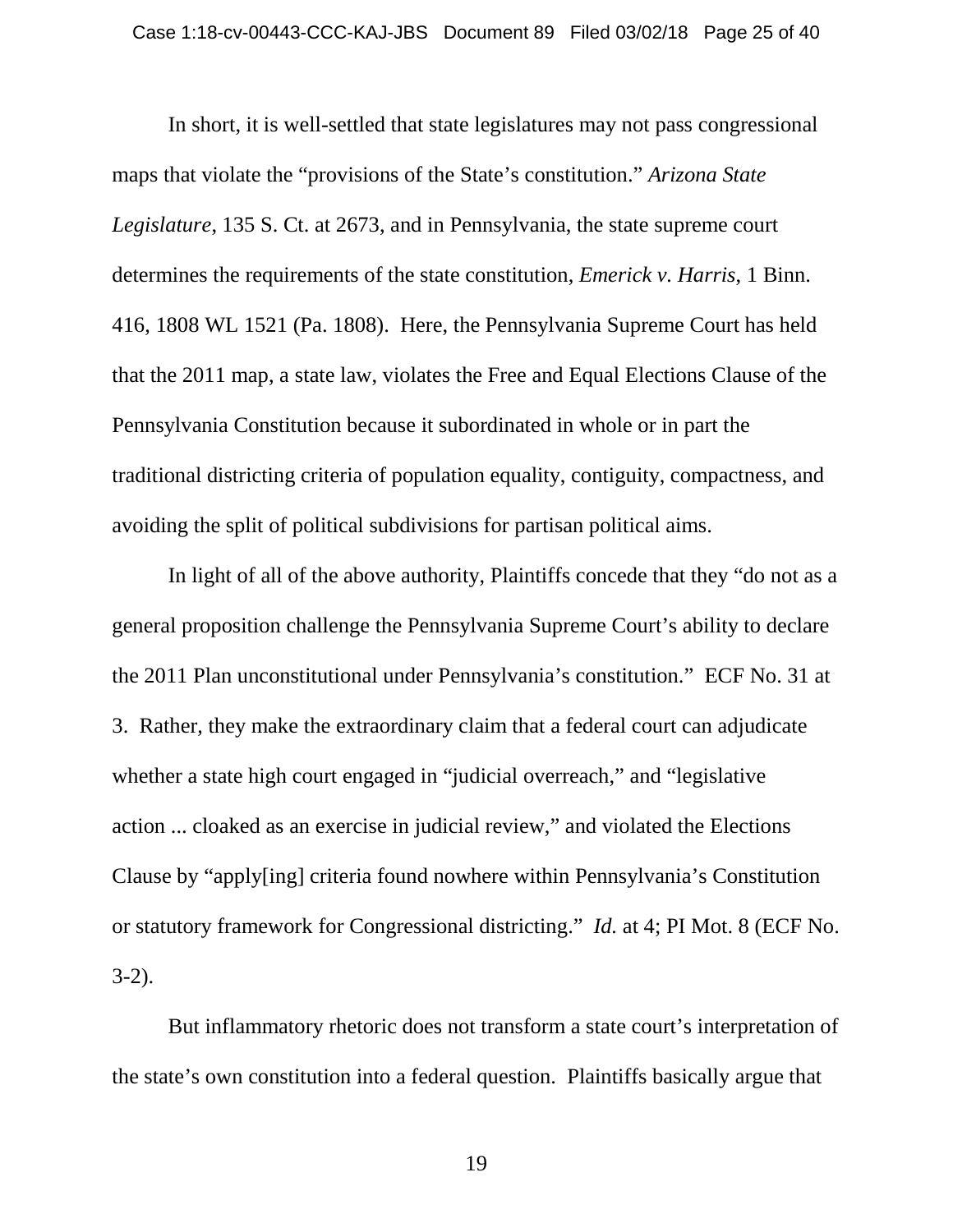the Elections Clause permits state courts to strike down state districting plans under the state constitution unless a federal court thinks the state court misinterpreted the state constitution. Foundational principles of federalism forbid federal courts from engaging in any such inquiry. Federal courts are, "of course, bound to accept the interpretation of [state] law by the highest court of the State." *Hortonville Joint Sch. Dist. No. 1 v. Hortonville Educ. Ass'n*, 426 U.S. 482, 488 (1976). As Plaintiffs' repeated quotations of the dissenting state high court Justices makes clear, Compl. ¶¶ 39-46, 70-85, their entire argument is nothing more than a request for this Court to overrule a majority of the Pennsylvania Supreme Court on a question of the interpretation of Pennsylvania's Constitution.

There is simply no likelihood of success on Count I of the complaint. The 2011 map is a dead letter that no federal court can revive.

## **2. Plaintiffs' Claim That the General Assembly Was Denied an Adequate Opportunity to Pass a New Map Has No Merit**

Plaintiffs claim a "separate Elections Clause violation" on the theory that the General Assembly was denied an "adequate opportunity" to pass a new map. PI Mot. 9-10. Last month, the U.S. Supreme Court declined to stay the state court's judgment on the basis of this same argument, and rightly so.

To begin with, Plaintiffs cite no case—and we are aware of none recognizing a cause of action under the Elections Clause to challenge the amount of time a state court gives the state legislature to draw a congressional map after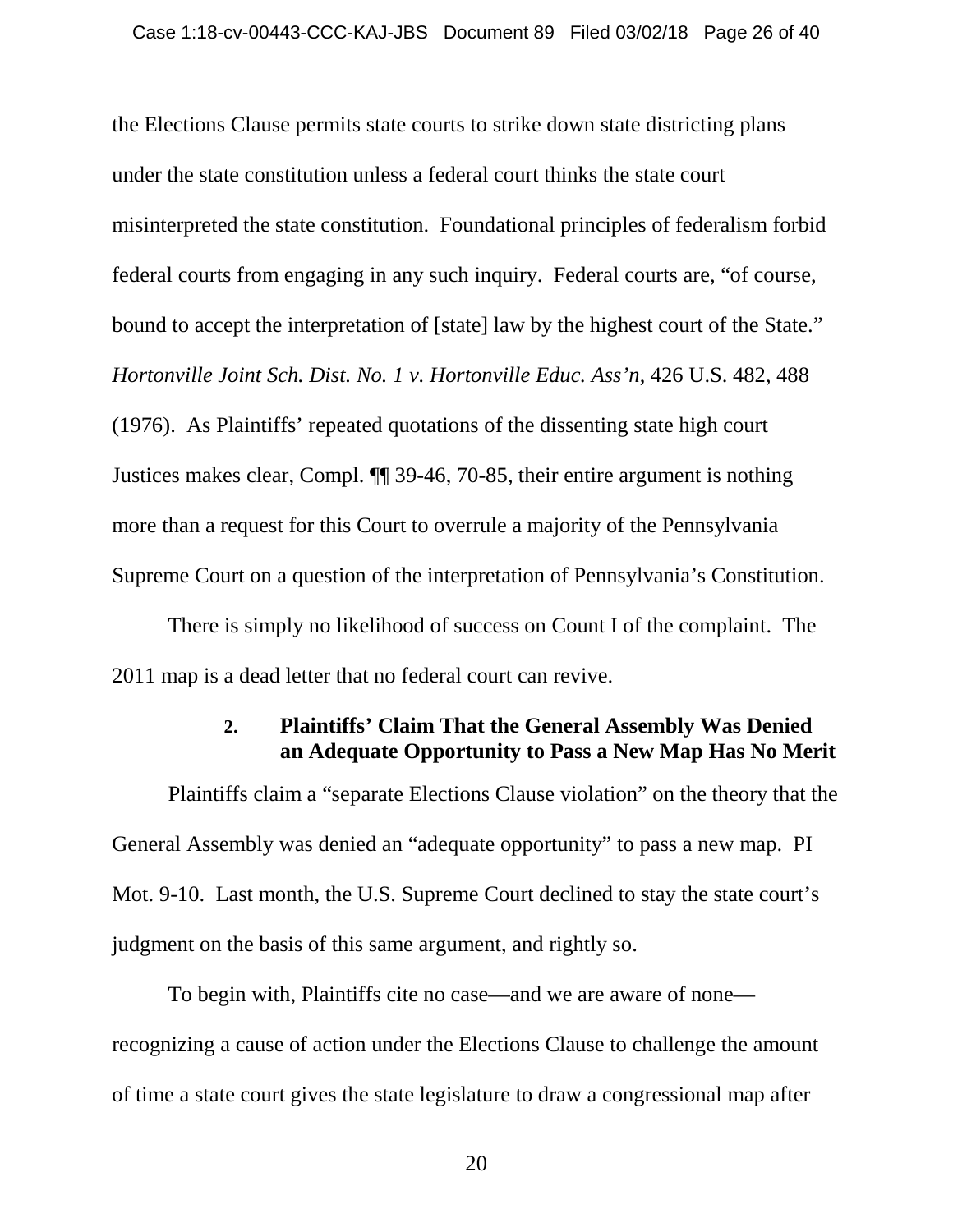holding that the legislature previously enacted an unconstitutional map. Plaintiffs offer no judicially manageable standard for adjudicating such a cause of action. They do not say how federal courts should evaluate whether a legislature was given enough time in a particular case. Nor do they say how much time would have been adequate here. Federal courts should not be refereeing disputes between the legislative and judicial branches of a state's government over the timing of state legislative process. Besides, federal courts have given a state legislature only two weeks to remedy unconstitutional congressional districts. *Harris v. McCrory*, 159 F. Supp. 3d 600, 627 (M.D.N.C. 2016).<sup>7</sup>

In any event, Plaintiffs should hardly be heard to argue that the General Assembly needed more time here. Intervenors' opening brief in the Pennsylvania Supreme Court suggested giving the legislature two weeks, and neither the General Assembly, Speaker Turzai, nor Senator Scarnati objected to that timeframe in their

 $<sup>7</sup>$  Indeed, it is dubious whether Pennsylvania's General Assembly was</sup> constitutionally entitled to any time at all. As three-judge federal panels have held, when a state legislature previously "disrespect[ed] historical political units and other traditional redistricting criteria," and reacted to a finding of unconstitutionality by crafting a "physically modified but conceptually indistinguishable" new district, a court may adopt a remedial map without delay. *Hays v. State*, 936 F. Supp. 360, 372 (W.D. La. 1996). "In its record of doggedly clinging to an obviously unconstitutional plan, the Legislature has left [the court] no basis for believing that, given yet another chance, it would produce a constitutional plan." *Id*. That is precisely the case here.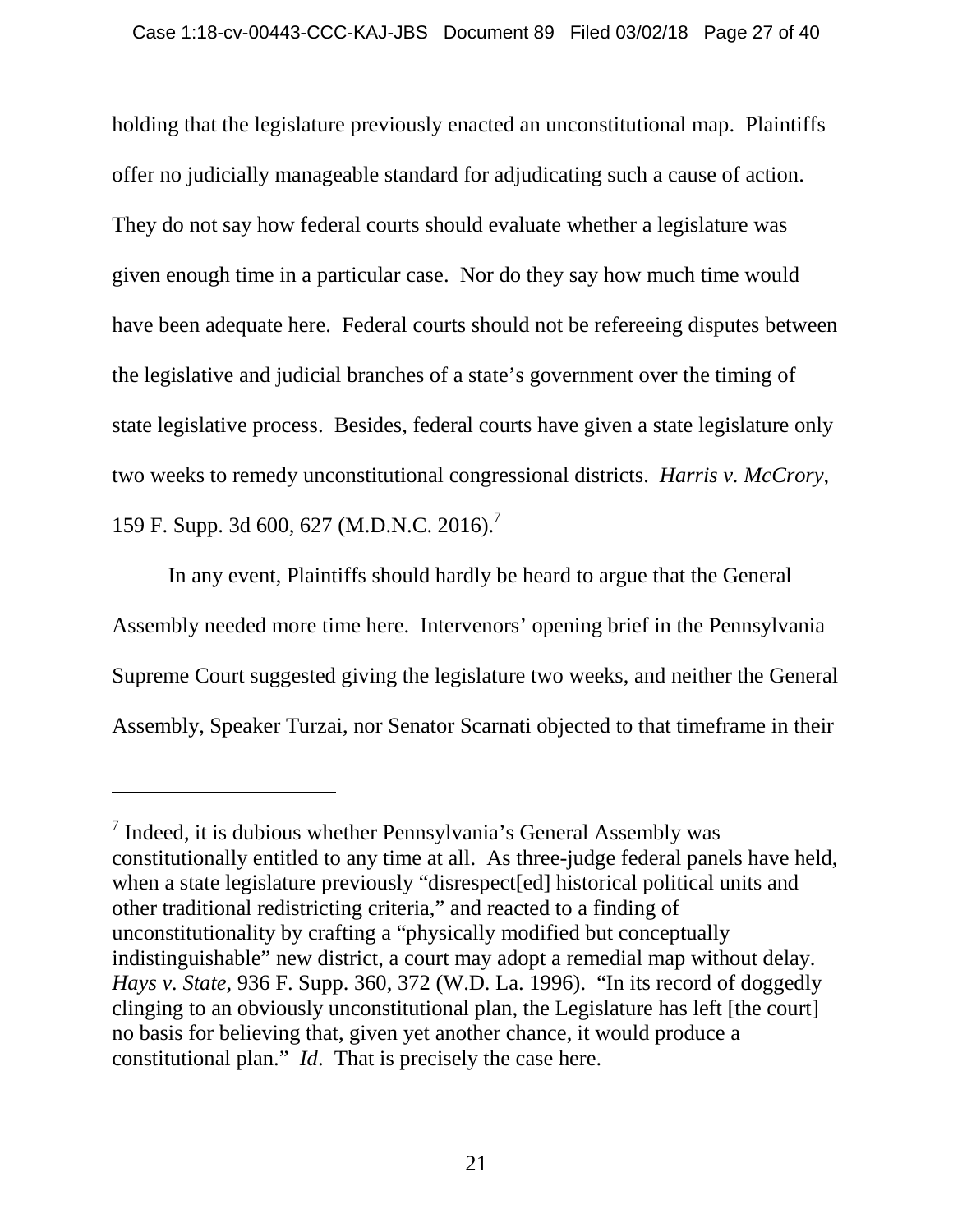response brief. At oral argument, Speaker Turzai and Senator Scarnati's counsel Mr. Torchinsky, who represents Plaintiffs here, said his clients "would like at least three weeks" to enact a new map. Oral Argument Tr. 104:4-7. The state court gave them what they asked for—19 days for the General Assembly to pass a bill and six days after that for the Governor to sign or veto it. And even then, the General Assembly, Speaker Turzai, and Senator Scarnati never asked the state court for more time. Nor did they raise any purported state legislative procedural obstacle.

In fact, the General Assembly—which is the actual institution empowered to enact a map—is a separate party represented by separate counsel in the state court action, and has raised no argument to this day that its authority was usurped or that it was not afforded sufficient time. The General Assembly notably did assert its institutional rights on other issues in the state court case, filing a lengthy brief on legislative privilege. But the General Assembly never once suggested to the state court that it lacked an adequate opportunity to carry out its institutional prerogative to pass a new map. Plaintiffs are not proper parties to argue that the General Assembly was not given enough time or that its powers were otherwise stolen where the actual General Assembly has made no such argument.

In any event, the notion that the General Assembly procedurally could not pass a new map in the time allotted is demonstrably false. The 2011 map was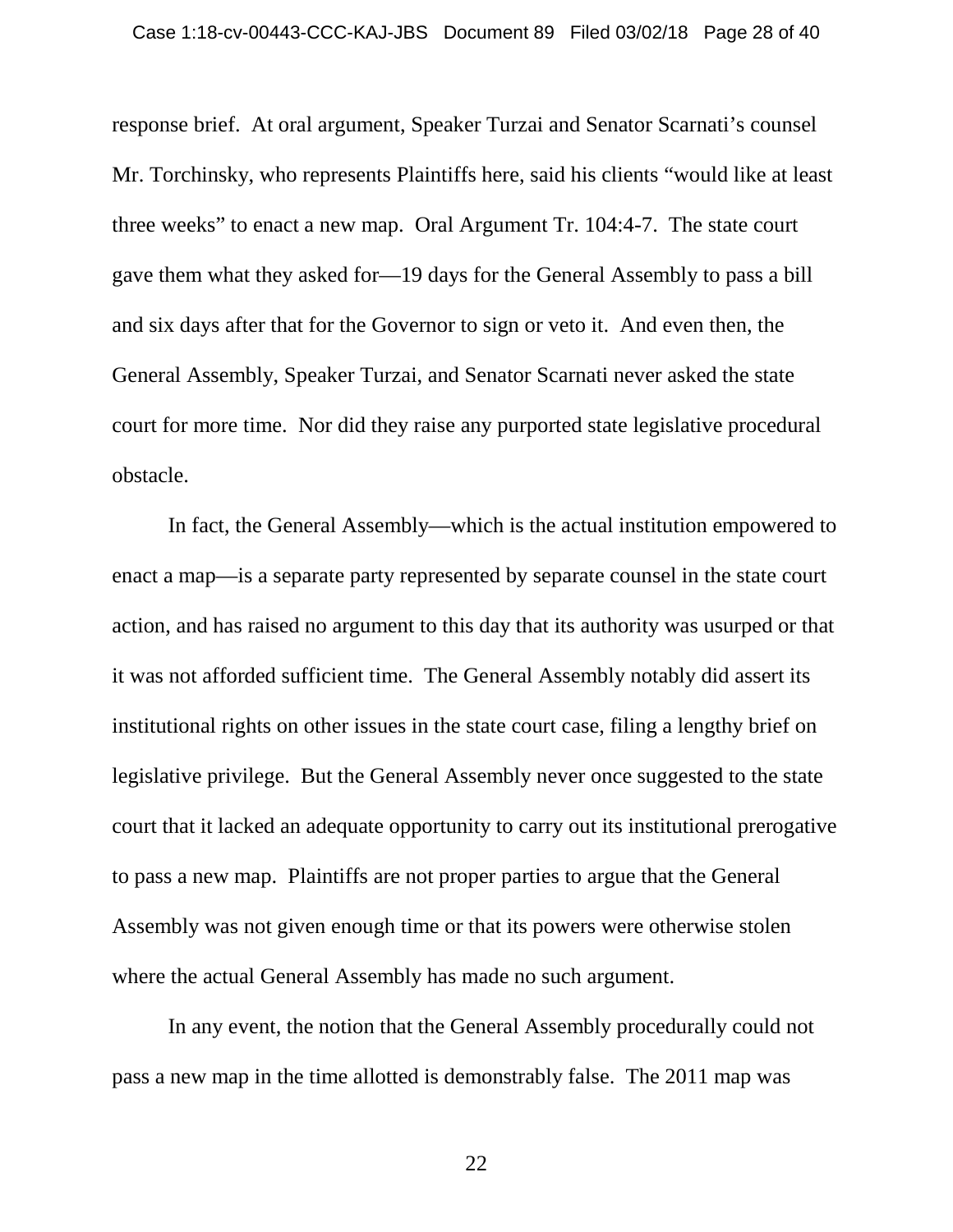passed in less time. Leaders in the General Assembly first revealed the 2011 map on December 14, 2011, and within eight days the bill had been passed and signed into law. If eight days was long enough to pass the 2011 map, surely 25 days was enough to pass its replacement.

Plaintiffs' argument that there was insufficient time "as a function of simple arithmetic" rests on the false premise that the General Assembly could not begin work on a new map until the state high court issued its opinion on February 7. PI Mot. 10-11. As Plaintiffs allege in the Complaint, legislative leaders in fact introduced a shell bill on January 29 that enabled the legislature to comply with Pennsylvania procedural requirement of considering a bill on three different days. Compl. ¶ 58-59; Op. 6-7. And the state court's January 22 order provided the General Assembly express guidance: the remedial map must have "congressional districts composed of compact and contiguous territory; as nearly equal in population as practicable; and which do not divide any county, city, incorporated town, borough, township, or ward, except where necessary to ensure equality of population." Compl. Ex. B at 3.

The claim that the Pennsylvania Supreme Court's February 7 opinion altered these requirements is patently false. PI Mot. 12-13. The opinion centered on the subordination of the traditional districting criteria that the court previously listed in its January 22 order. Plaintiffs do not identify a single thing the Legislature would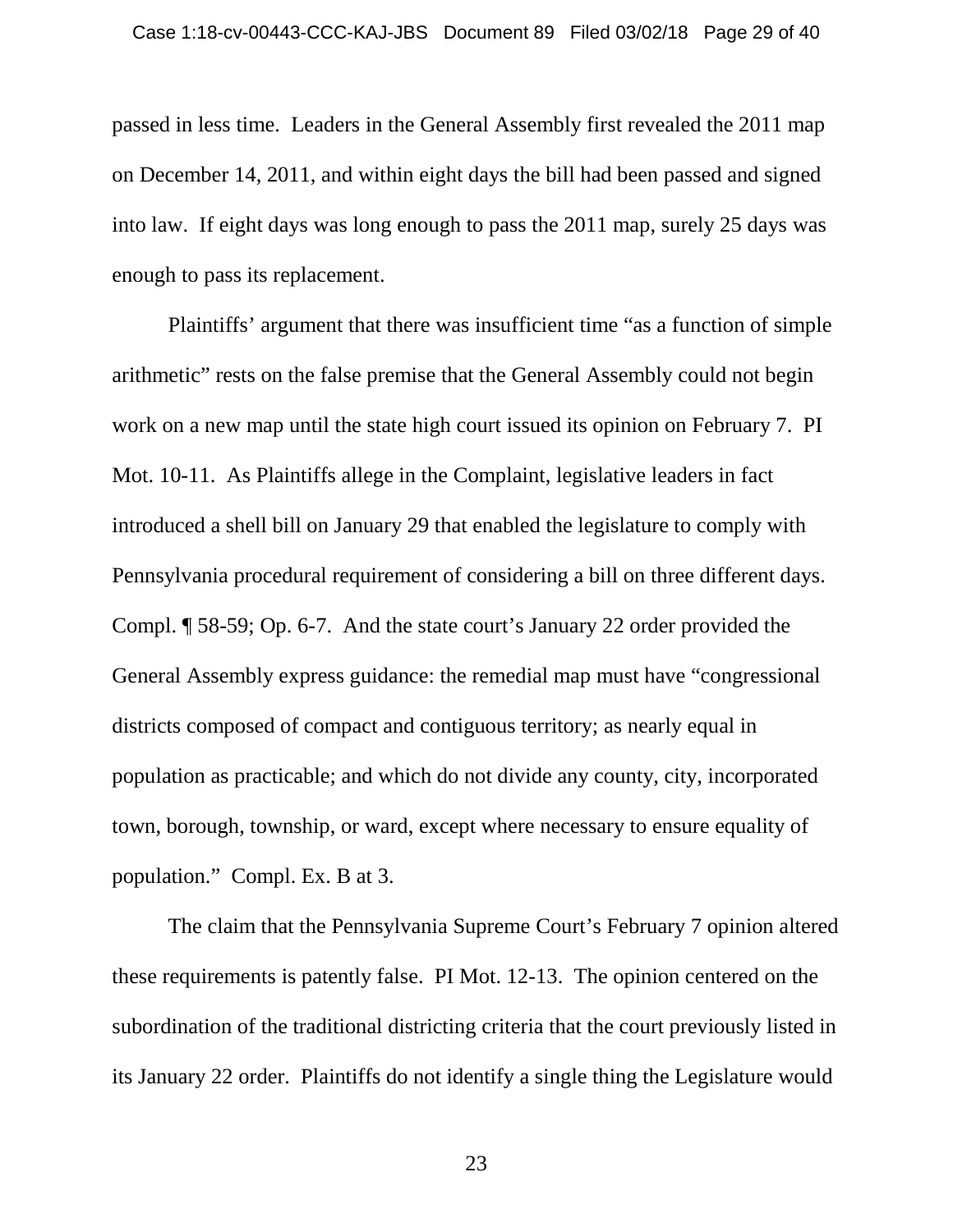have done differently in crafting a map in light of the opinion as opposed to the earlier order. And this point just highlights that Plaintiffs are improper parties and lack standing to bring this claim. They assert that "the Legislature … could not have been expected to" draw a map based on the order, but they are not the Legislature.

And contrary to Plaintiffs' claim, the traditional criteria were neither "nebulous" nor "novel." *Cf.* PI Mot. 13. More than 25 years ago, in *Mellow v. Mitchell*, 607 A.2d 204 (Pa. 1992), the Pennsylvania Supreme Court adopted a remedial *congressional* map using these very criteria, including "avoid[ing] splitting of political subdivisions and precincts," "preserv[ing] communities of interest," and "compactness." *Id.* at 208, 215-25. Counsel for Speaker Turzai and Senator Scarnati conceded in oral argument before the Pennsylvania Supreme Court that these criteria had been used before in reviewing Pennsylvania congressional maps and were appropriate here. Oral Argument Tr. 87:3-10, 89:8- 90:2. Plaintiffs' suggestion that the Pennsylvania Supreme Court invented these criteria from whole cloth has no grounding in reality and is not a cognizable argument in federal court.<sup>8</sup>

<sup>&</sup>lt;sup>8</sup> Plaintiffs offer a host of hard-to-follow arguments about various other purported Pennsylvania state procedural requirements. None of these create a *federal*  Elections Clause claim. Plaintiffs cite *Smiley*, 285 U.S. at 367, but it stands for the Continued on following page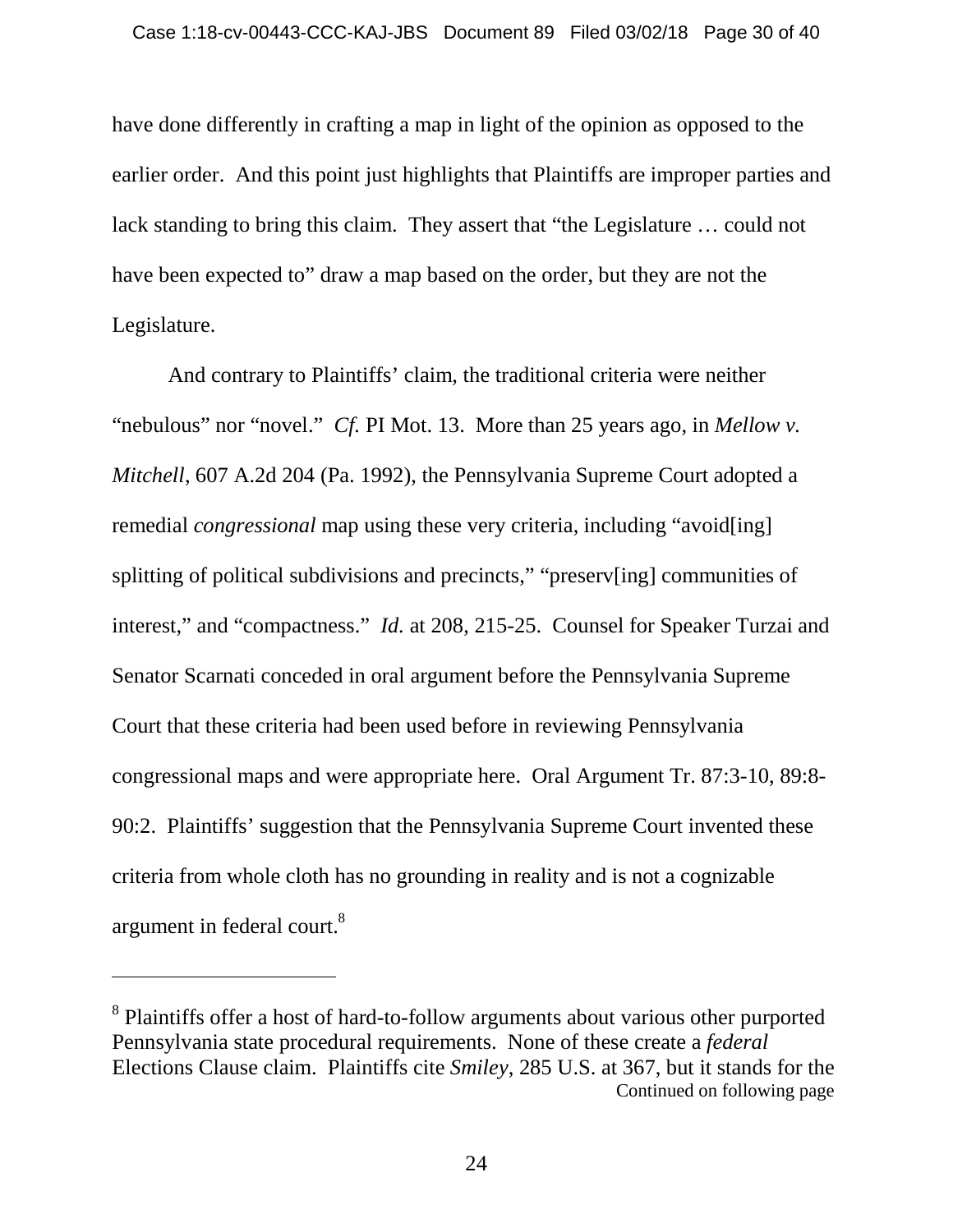Even if the state high court's February 7 opinion were the relevant date (which it is not), Plaintiffs' assertion that the General Assembly could not pass a map at that point is belied by the statements and actions of the General Assembly's leaders. When Speaker Turzai and Senator Scarnati submitted their proposed remedial map to Governor Wolf on February 9, the Senate's top lawyer stated publicly that "the map will be turned into legislation but a decision about whether to bring it up for floor votes early next week will partially depend on the response from Wolf." *GOP leaders unveil revamped Pa. congressional map*, Associated Press, Feb. 9. The General Assembly was on standby to pass a new map but was never called into session. That is because Governor Wolf rejected the map proposed by Speaker Turzai and Senator Scarnati because it was an egregious

Continued from previous page

opposite proposition. It holds that state procedural requirements as interpreted by the state courts apply without regard to the Elections Clause. *Id.* at 368. They are a "matter of state polity." *Id.* In any event, Plaintiffs' arguments about the lack of adequate time for the Governor to consider a veto are nonsense. *Cf.* PI Mot. 13-15. Plaintiffs have no standing to object that the Governor should have been given more time to veto a map, especially when the Governor himself has raised no such objection and no map was even passed. *Scarnati v. Wolf*, 173 A.3d 1110, 1120 (Pa. 2017), does not require the Governor to consider a bill for 10 days before that bill becomes law. *Cf*. PI Mot. 11, 14. It just notes that if the Governor does *not*  veto the bill within 10 days, it becomes law. The Pennsylvania Supreme Court never suggested that a remedial map could not be enacted pursuant to a veto override (PI Mot. 14); again, this concern is entirely hypothetical since no map was ever passed in the first place. And nothing in the state court's order prevents the legislature from maintaining a legislative journal. PI Mot. 15.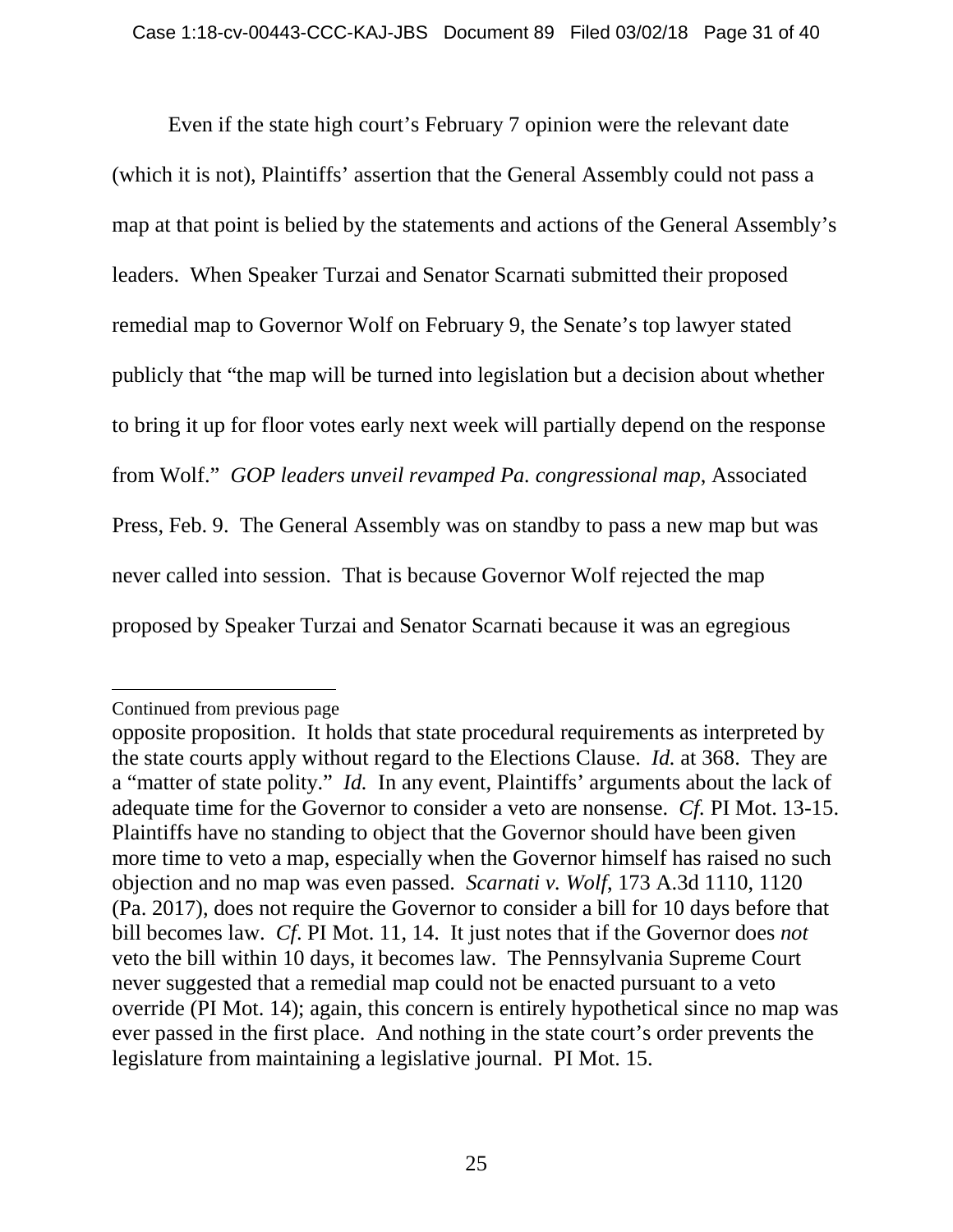gerrymander. Indeed, to this day, the General Assembly has not passed a map even though its legislative leaders claim that only the General Assembly is empowered to make a map. The problem here was not that the General Assembly lacked adequate time, it was that its leaders could not or would not produce a nonpartisan map that the Governor would sign.

In all events, the Pennsylvania Supreme Court's timeline was entirely proper and precisely what federal law *requires*. The U.S. Supreme Court has made clear that courts should adopt a remedial congressional map without delay when, as here, a state lacks any valid map for an imminent election. In *Branch v. Smith*, 538 U.S. 254 (2003), the Court held that Congress, acting under the second part of the Elections Clause, has authorized "state and federal courts" to develop remedial congressional maps in these precise circumstances. *Id.* at 266-72 (majority). When a congressional election is approaching, "a court, state or federal, [may] redistrict[] pursuant to § 2c" to prevent the "last-resort remedy" of at-large elections under 2 U.S.C. § 2a(c)(5). *Branch*, 538 U.S. at 274-75 (plurality); *see infra* pp.28-29 (discussing § 2a(c)(5)).

Here, Pennsylvania's chief election officials attested that a new map needed to be in place no later than February 20 to avoid postponing the May congressional primaries, which would cost \$20 million to the Commonwealth. Based on that deadline, the Pennsylvania Supreme Court gave the General Assembly and the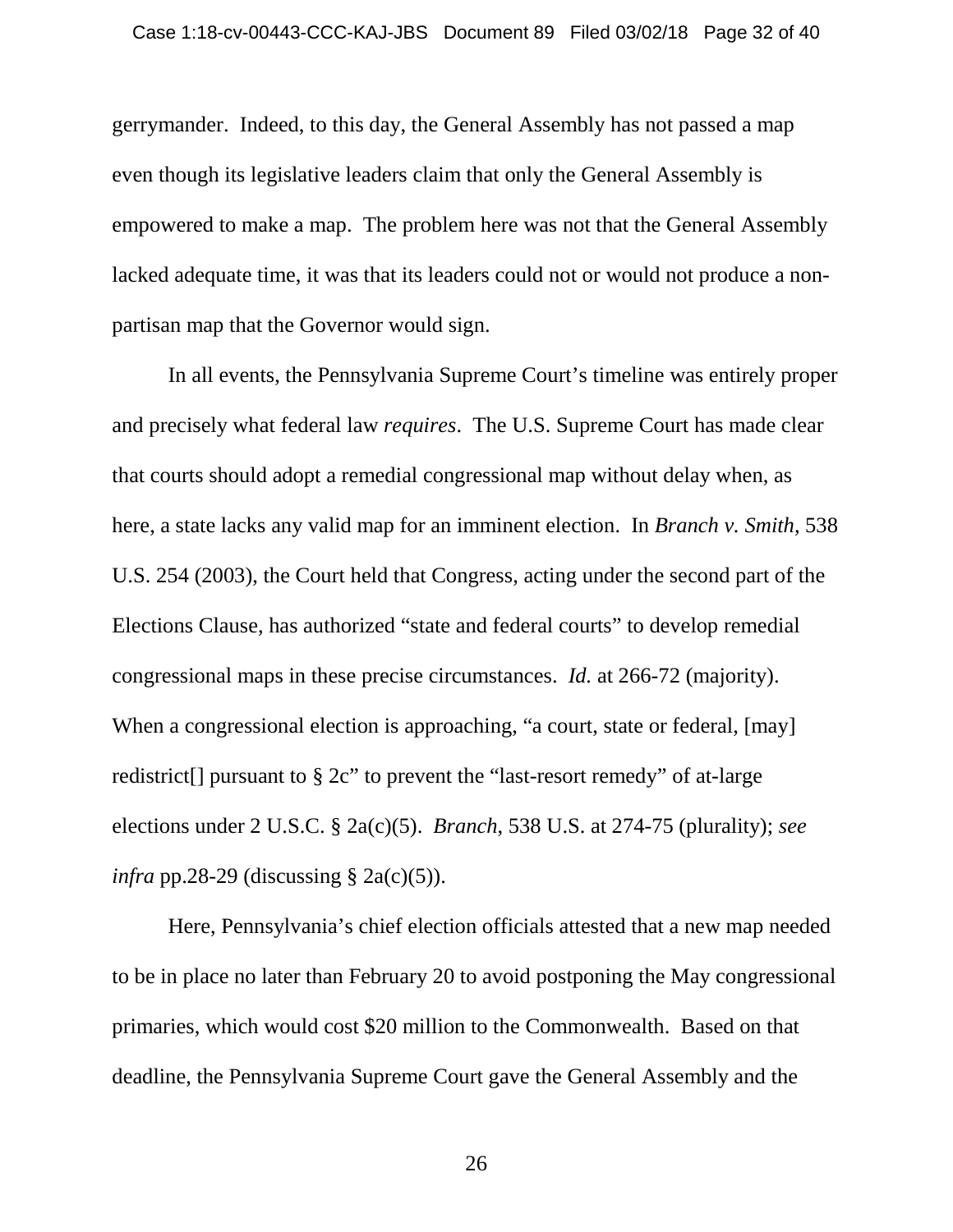Governor all the time that was available, setting a schedule that would have a new map in place by February 19. As *Branch* instructs, the Elections Clause not only does not preclude the state high court's schedule, but Congress acting under the second part of the Elections Clause has specifically authorized courts to proceed in such an expeditious manner. The Pennsylvania Supreme Court did precisely what *Branch* instructed. *See also, e.g.*, *Favors v. Cuomo*, 2012 WL 928223, at \*1 n.4, 3 (E.D.N.Y. Mar. 19, 2012) (adopting remedial congressional map drawn by Dr. Persily acting as special master, to avoid at-large elections under  $\S$  2a(c)(5)).

#### **II. Plaintiffs Cannot Establish Irreparable Harm**

Plaintiffs have no irreparable harm. With respect to the State Plaintiffs, it is well settled that individual legislators do not suffer "personal" injury from a purported usurpation of the legislature's authority. *Ariz. State Legislature*, 135 S. Ct. at 2664-65. Likewise, the Congressional Plaintiffs "suffer[] no cognizable injury" from having to run in a different congressional district. *City of Phila. v. Klutznick*, 503 F. Supp. 663, 672 (E.D. Pa. 1980). "While the voters in a representative's district have an interest in being represented, a representative has no like interest in representing any particular constituency. It is only the voters, if anyone, who are ultimately harmed." *Id.* at 672. In any event, an inability to run in an unconstitutional district is not a cognizable harm, much less irreparable harm.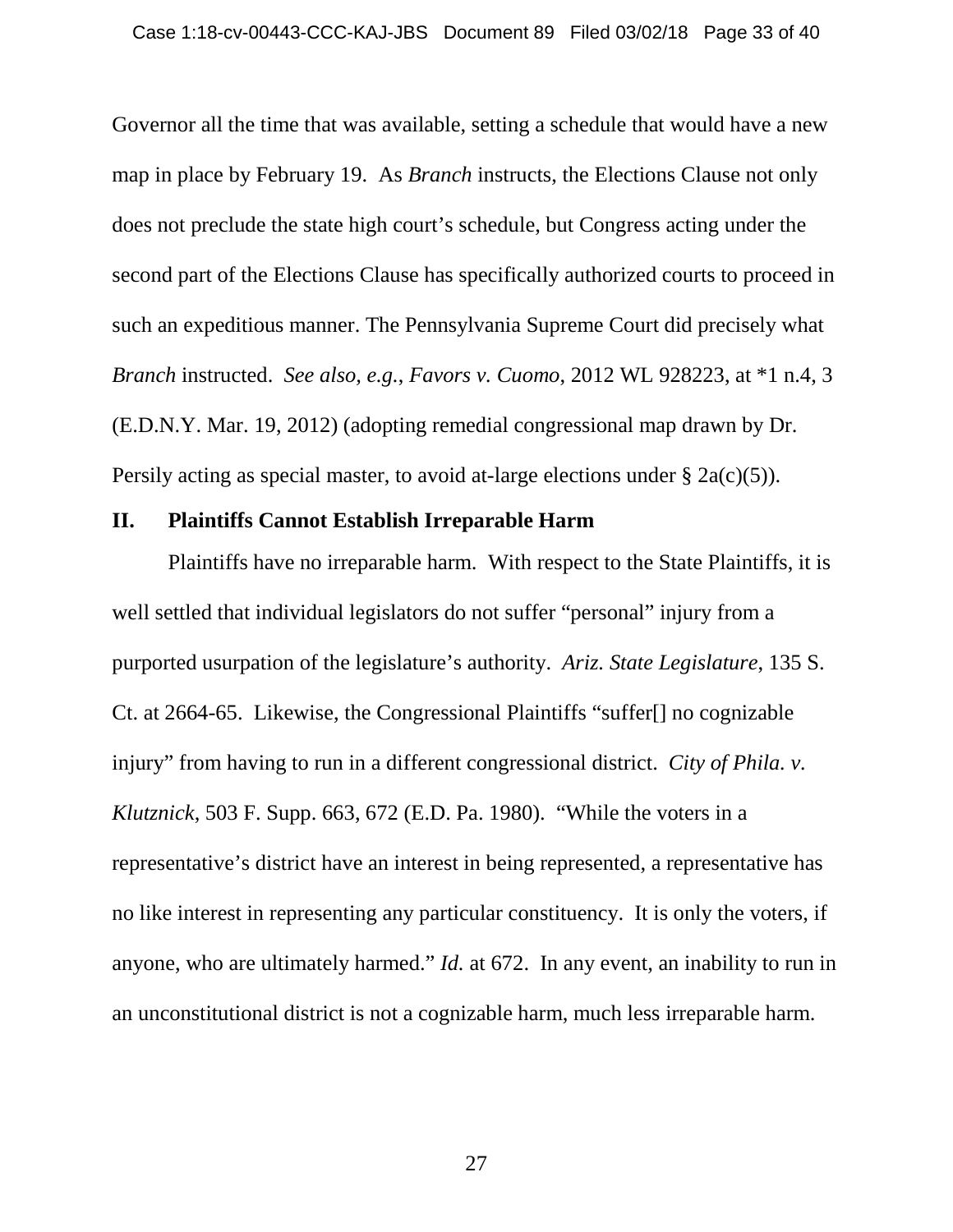Even more fundamentally, Plaintiffs' entire theory that they will be irreparably harmed by the loss of "the boundaries established by the 2011 Plan," ECF No. 3-2 at 17, rests on the false premise that this Court can reinstate the 2011 map for the 2018 elections. It cannot. A binding federal statute forbids the use of any congressional map that was not enacted "in the manner provided by [state] law." 2 U.S.C. § 2a(c)(5); *see Ariz. State Legislature*, 135 S. Ct. at 2670. And the Pennsylvania Supreme Court held that the 2011 map was not enacted in the manner provided by the Pennsylvania Constitution. That state law conclusion is unreviewable. Federal law therefore precludes the 2011 map's use in 2018.

Were this Court to enjoin the current remedial map,  $\S$  2a(c)(5) instead would require at-large elections for all 18 of Pennsylvania's congressional seats in 2018. "Section 2a(c) sets forth congressional-redistricting procedures ... if the State, 'after any apportionment,' ha[s] not redistricted 'in the manner provided by state law.'" *Ariz. State Legislature*, 135 S. Ct. at 2670. In particular, § 2a(c)(5) prescribes mandatory procedures where (i) a state lost a congressional seat from the prior decade's reapportionment (as occurred in Pennsylvania); (ii) the state does not have a congressional plan enacted "in the manner provided by the law thereof"; and (iii) "there is no time for either the State's legislature or the courts to develop one." *Branch*, 538 U.S. at 275 (plurality op.); *see Ariz. State Legislature*, 135 S. Ct. at 2670. In those circumstances, § 2a(c)(5) requires at-large elections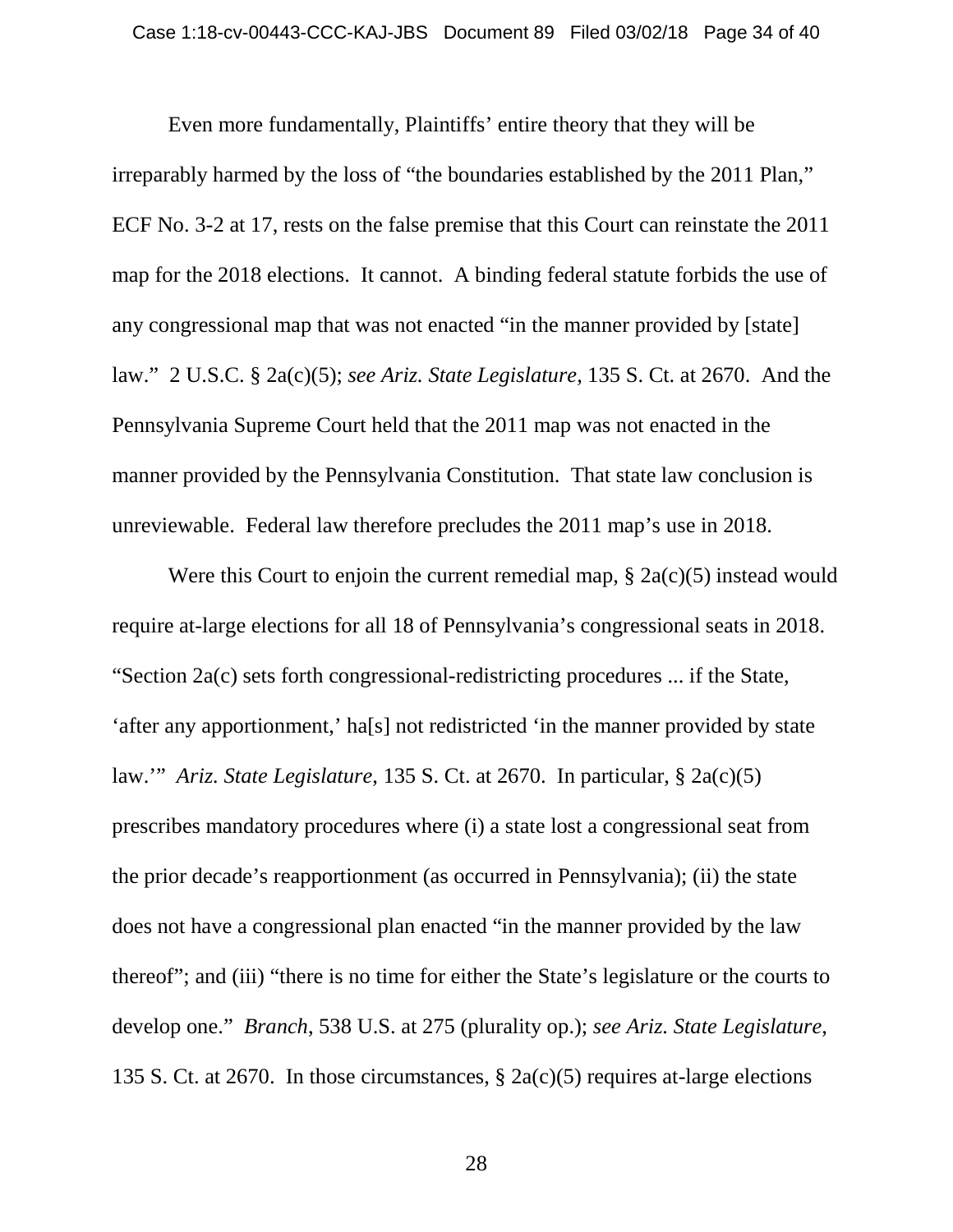for a state's entire congressional delegation. At-large elections would only exacerbate the Congressional Plaintiffs' claimed injury, meaning that they cannot show entitlement to a preliminary injunction because it is not the absence of the injunction that causes their claimed injury.

## **III. The Balance of Equities and the Public Interest Weigh Overwhelmingly Against an Injunction**

Even if this Court could reinstate the 2011 map, Intervenors and millions of other Pennsylvanians would suffer grave injury from being forced to vote in unfair elections under districts that violate their rights under the Pennsylvania Constitution. The 2011 map was the worst partisan gerrymander in Pennsylvania's history and among the worst in American history. The map was designed to maximize the political advantage of Republicans and diminish the representational rights of Democratic voters. The mapmakers sorted Democratic voters into particular districts on the basis of their political views and their voters. They sought to predetermine the outcome of congressional elections for a decade. And for three election cycles, it worked. Without fail, the 2011 map gave Republicans 13 of 18 seats—the same 13 seats. These results held even when Democratic candidates won a majority of votes statewide. The map was impervious to the will of voters. To go back to the gerrymandered 2011 map now, after it has been struck down by the Pennsylvania Supreme Court under the Pennsylvania Constitution, would be deeply harmful and unfair to Pennsylvania voters.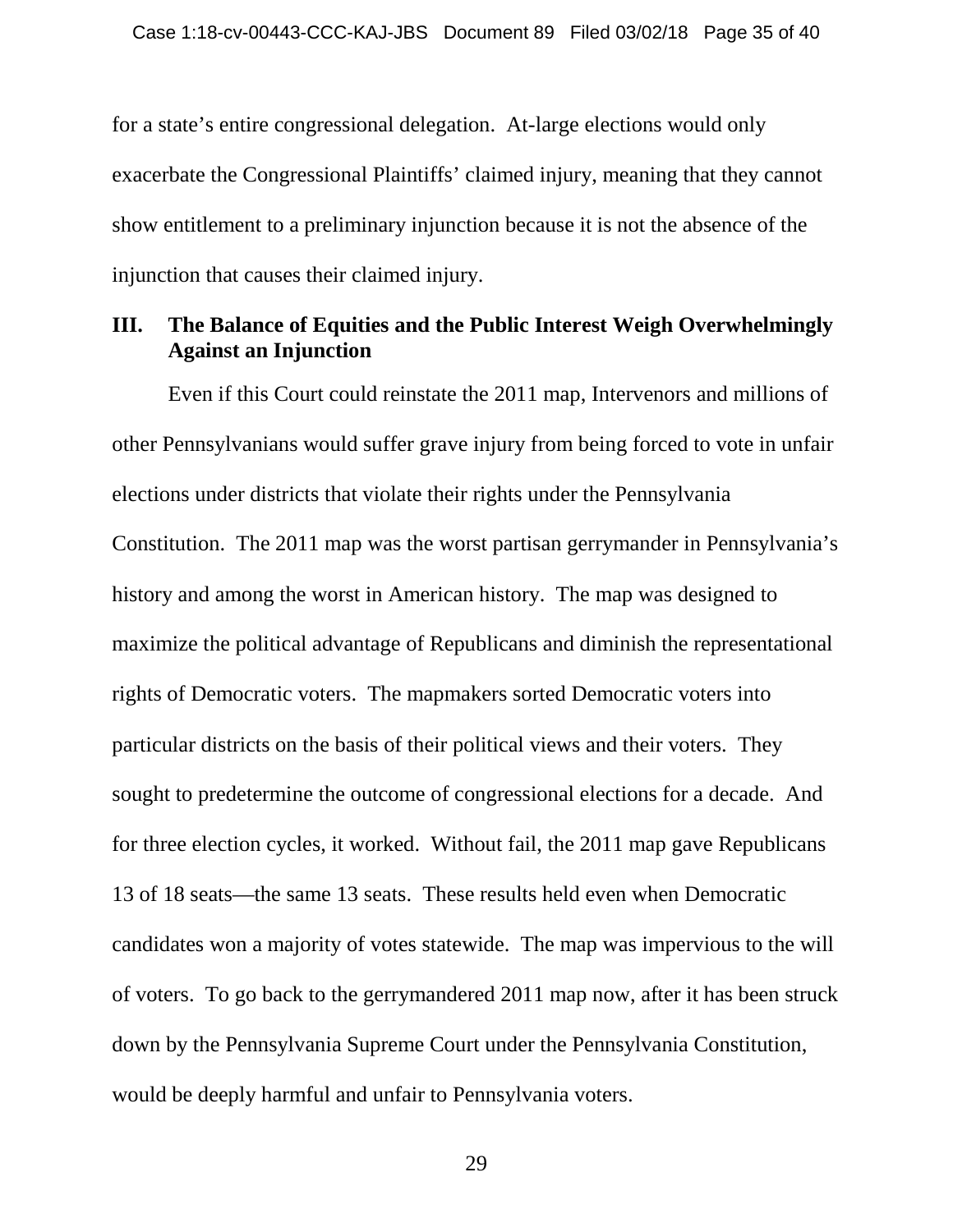The public interest strongly militates against an injunction. To begin with, the election process is already underway. The nomination petition circulation period began February 27. As Plaintiffs' own *amici* argue, "[c]hanging congressional districts during the nomination petition circulation period could cause a higher risk that voters may sign a nomination petition for the voting district." McCann Br. 5 (ECF No. 66). Voters would be confused by conflicting federal and state court orders ping-ponging back and forth between congressional maps, particularly after the Pennsylvania Supreme Court's widely publicized judgment and remedial map. And because it is too late to implement a different map before the May primaries, an injunction would cost the Commonwealth at least \$20 million to move the congressional primaries.

Courts are extremely reluctant to impose last-minute changes just before an election that may result in "voter confusion and consequent incentive to remain away from the polls." *Purcell v. Gonzalez*, 549 U.S. 1, 4-5 (2006) (per curiam). "Comity between the state and federal governments also counsels against lastminute meddling." *Republican Party of Pa. v. Cortes*, 218 F. Supp. 3d 396, 405 (E.D. Pa. 2016). "This important equitable consideration goes to the heart of our notions of federalism," and thus "[f]ederal court intervention that would create . . . a disruption in the state electoral process is not to be taken lightly." *Page v.*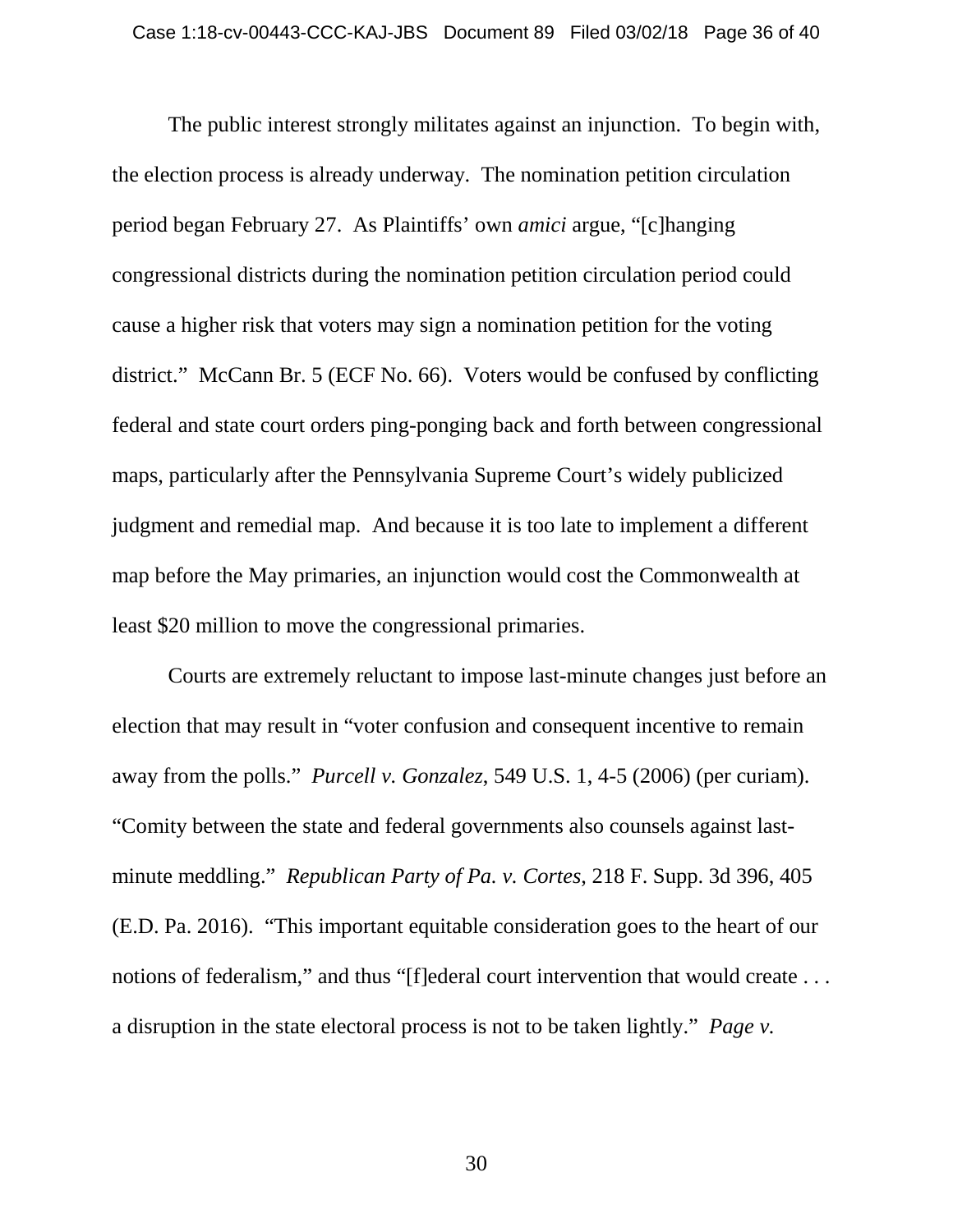*Bartels*, 248 F.3d 175, 195-96 (3d Cir. 2001); *see also United States v. City of Philadelphia*, No. 2:06CV4592, 2006 WL 3922115, at \*2 (E.D. Pa. Nov. 7, 2006).

A federal court injunction blocking a state high court's remedy, and reinstating a congressional map that the state high court struck down, would offend core principles of federalism. Plaintiffs would have this federal court affirmatively order state election officials to violate the state constitution by holding the 2018 elections under the 2011 map. That would be unprecedented. And Plaintiffs ask this Court to take this unprecedented step on the eve of an election, after the state election officials have already made herculean efforts to implement the Pennsylvania Supreme Court's remedial map and at a point where election officials would have to postpone the primaries at a cost to the taxpayers of \$20 million if an injunction were granted. All of this would be done to reinstate an historically extreme gerrymander that made a mockery of representative democracy. Regardless of one's view of the precise test for gerrymandering (the U.S. Supreme Court has not agreed on one although it holds that gerrymanders are actionable), "partisan gerrymanders … are incompatible with democratic principles." *Ariz. State Legislature*, 135 S. Ct. at 2658. There is zero public interest in granting the relief Plaintiffs request.

### **CONCLUSION**

For the foregoing reasons, the Court should deny a preliminary injunction.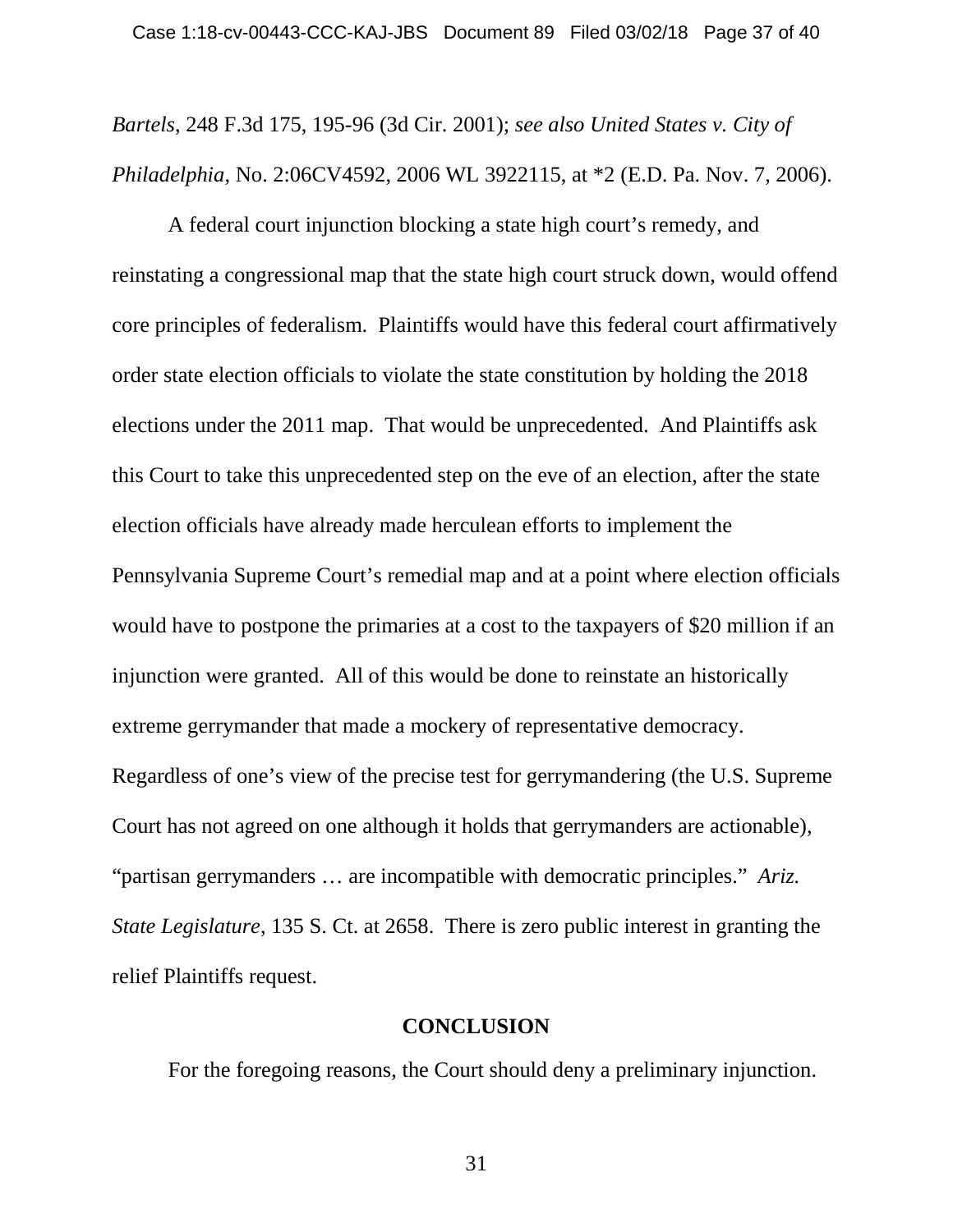Dated: March 2, 2018 Respectfully Submitted,

/s/ Thomas B. Schmidt III Thomas B. Schmidt III PEPPER HAMILTON LLP Telephone: +1 717.255.1164 Facsimile: +1 717.238.0575 Suite 200 100 Market Street P.O. Box 1181 Harrisburg, PA 17108

Mary M. McKenzie\* Michael Churchill\* Benjamin D. Geffen\* PUBLIC INTEREST LAW CENTER 1709 Benjamin Franklin Parkway 2nd Floor Philadelphia, PA 19103 Telephone: +1 215.627.7100 Facsimile: +1 215.627.3183 mmckenzie@pubintlaw.org

David P. Gersch\* John A. Freedman\* R. Stanton Jones\* Elisabeth S. Theodore\* Daniel F. Jacobson\* John Robinson\* John Cella\* Sara Murphy\* ARNOLD & PORTER KAYE SCHOLER LLP 601 Massachusetts Ave., NW Washington, DC 20001-3743 Telephone: +1 202.942.5000 Facsimile: +1 202.942.5999 david.gersch@arnoldporter.com

Andrew D. Bergman\* ARNOLD & PORTER KAYE SCHOLER LLP Suite 4000 700 Louisiana Street Houston, TX 77002-2755 Telephone: +1 713.576.2400 Fax: +1 713.576.2499 \* Admitted *pro hac vice* or motions for admission *pro hac vice* forthcoming

*Attorneys for Proposed Intervenors*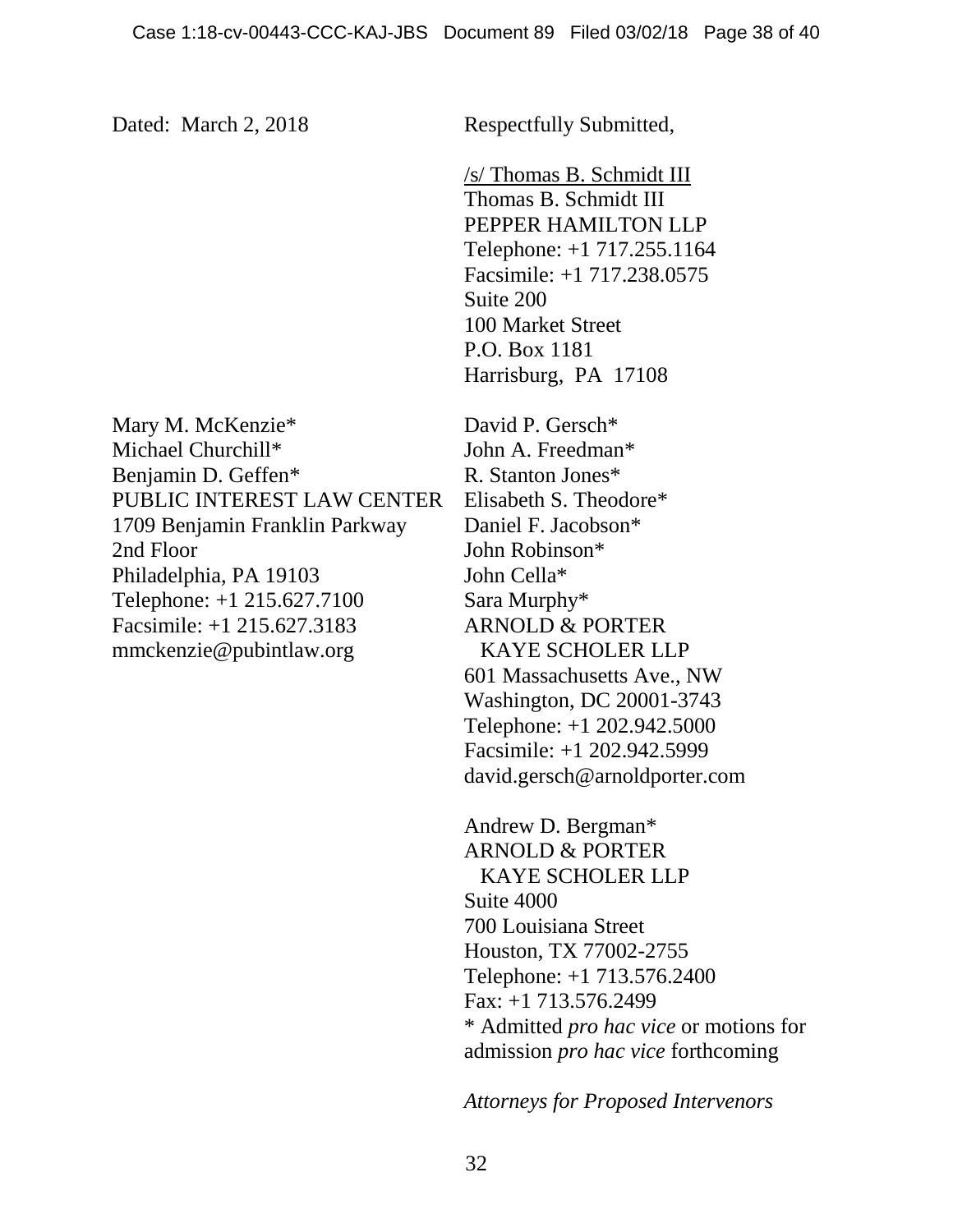## **CERTIFICATE OF COMPLIANCE WITH WORD LIMIT**

Pursuant to Local Rule 7.8(b)(2), I, Thomas B. Schmidt III, hereby certify that the foregoing Brief in Support of Motion to Intervene as Defendants, contains 7,444 words, calculated using Microsoft Word's word count feature.

> /s/ Thomas B. Schmidt III Thomas B. Schmidt III